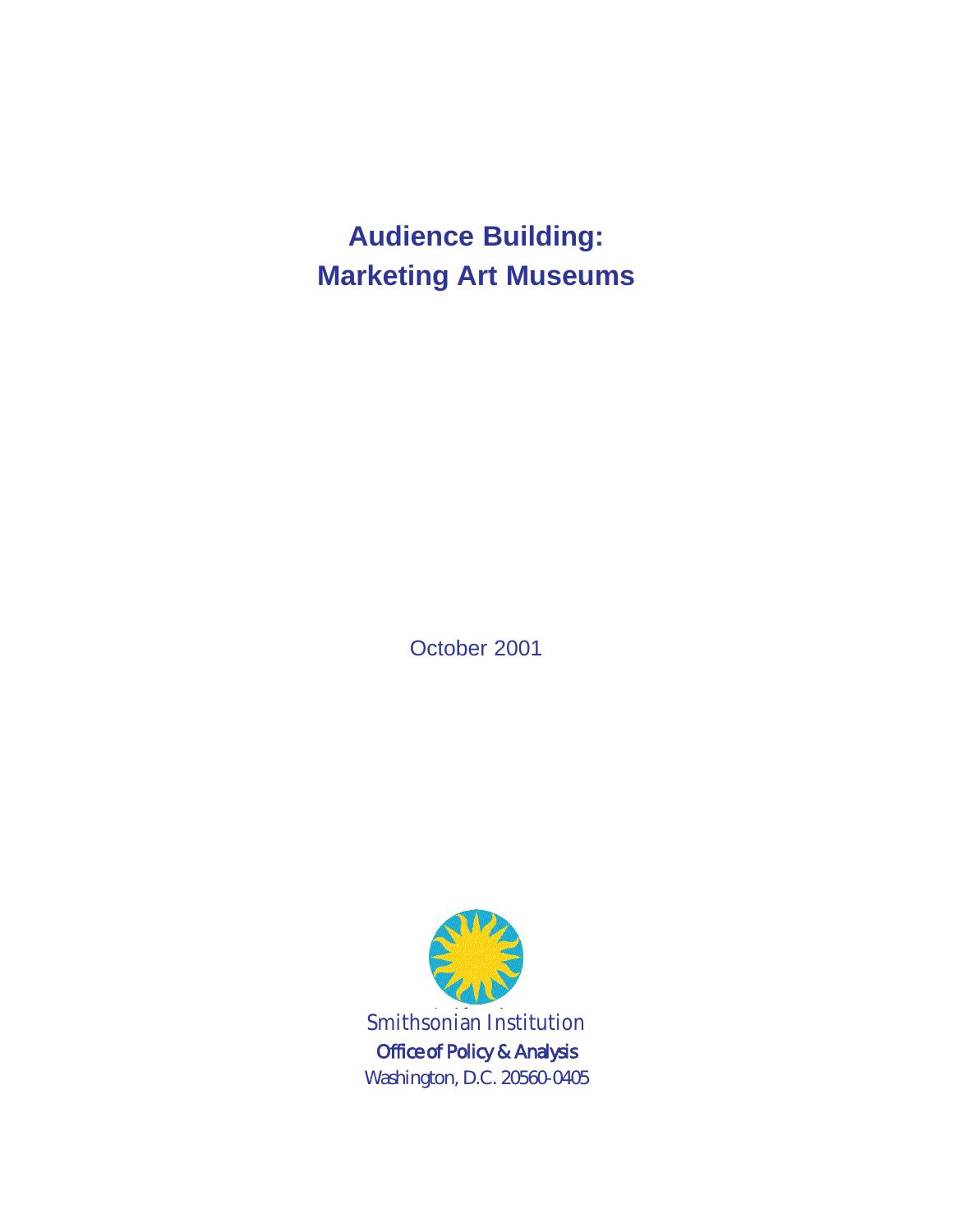# **Table of Contents**

| How has art museum marketing changed in recent years? 2          |
|------------------------------------------------------------------|
|                                                                  |
|                                                                  |
|                                                                  |
|                                                                  |
| Where do the web and new media technologies fit into art museum  |
|                                                                  |
|                                                                  |
| Strategies to build IAMD general public audiences 15             |
|                                                                  |
| Appendix I: Museums and Organizations Interviewed 22             |
| Appendix II: Elements of an Audience Development Plan 23         |
| Appendix III: Elements of a Print Promotion Campaign 24          |
| Appendix IV: Cincinnati Art Museum (CAM) Audience Orientation 25 |
| Appendix V: Museum Marketing Bibliography 27                     |

i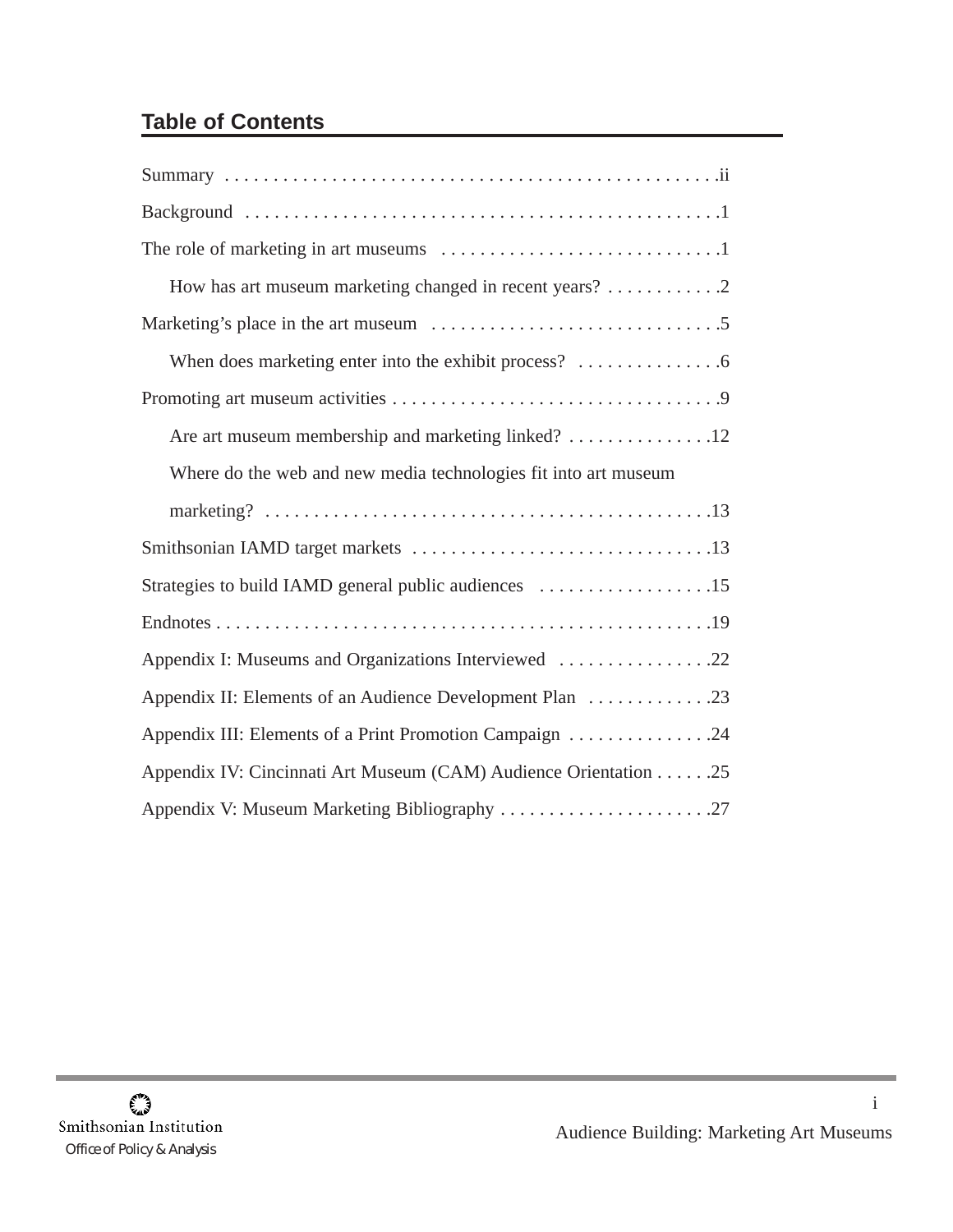## **Audience Building: Marketing Art Museums**

Office of Policy and Analysis Smithsonian Institution October 2001

### **Summary**

In response to a request from the International Art Museum Division (IAMD) of the Smithsonian Institution, the Office of Policy and Analysis (OP&A) conducted a review of current practices in art museum marketing to general audiences rather than marketing to specific cultural or ethnic groups.

Museum marketing is unique because museums have a mission to educate the public as well as build audience and revenue. Art museum marketing is market driven and mission relevant. Marketing directors are working to make visits to art museums more attractive, accessible, and satisfying.

Art museum marketing is becoming more strategic and sophisticated as art museums are making greater efforts to increase public awareness and visitation. Admission revenues, marketing expenses, and operating expenses have increased more rapidly than attendance in major art museums since 1988. Museums are adopting sophisticated promotional tools such as direct mail and telemarketing that have been used successfully by for-profit businesses. They are also using more sophisticated and targeted advertising campaigns.

Art museum marketing directors observed that raising awareness is easier to accomplish through advertising than changing a museum's image held by potential visitors. Art museum marketing directors noted that newspaper advertising is very effective and should be complemented with other communication strategies. They observed that consistency and frequency are essential in advertising.

Target markets for IAMD museums include:

- Visitors to other Smithsonian Mall museums.
- Metropolitan residents.
- Mid-Atlantic residents.
- Organized groups.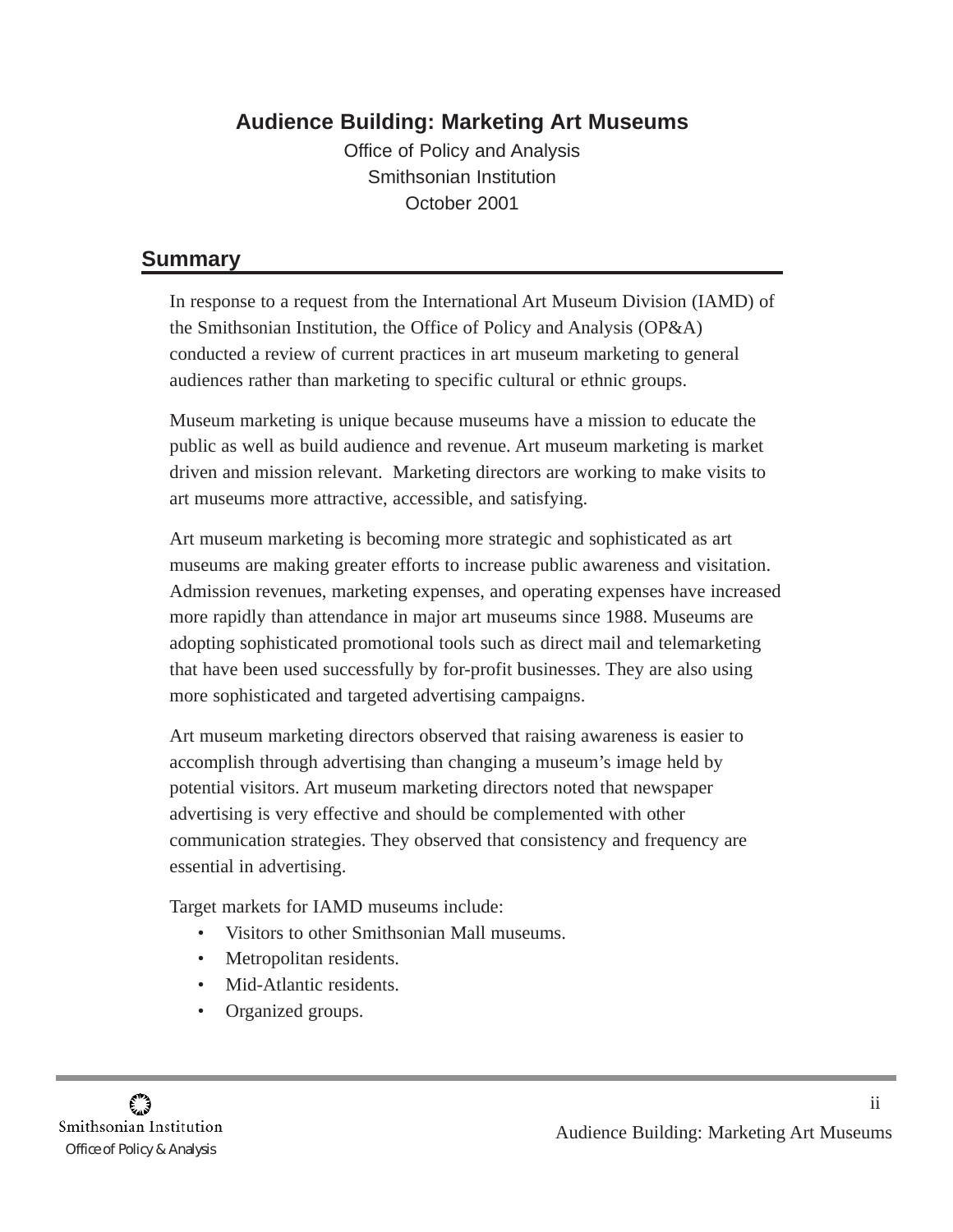• Parents and grandparents visiting with children.

Strategies that may significantly increase general public visits to IAMD museums include:

- IAMD should conduct market research on the image of IAMD art museums to appeal to a larger market.
- IAMD should consider establishing teams that understand different audience segments in planning the content, design and marketing of exhibitions.
- IAMD and Smithsonian senior management should commit the Institution to increasing awareness among Mall visitors through crossmall, Smithsonian promotion, large banners, kiosks, and so forth.
- IAMD should promote group visits by working more extensively with tour operators, school, and youth groups.
- IAMD should increase local and Mid-Atlantic awareness of IAMD activities through coordinated and expanded advertising.
- IAMD should increase local awareness through more passive advertising (metro, billboards).
- IAMD should increase participation by offering, and promoting, even more non-gallery activities.
- IAMD should devote additional resources to expanding and emphasizing community relations.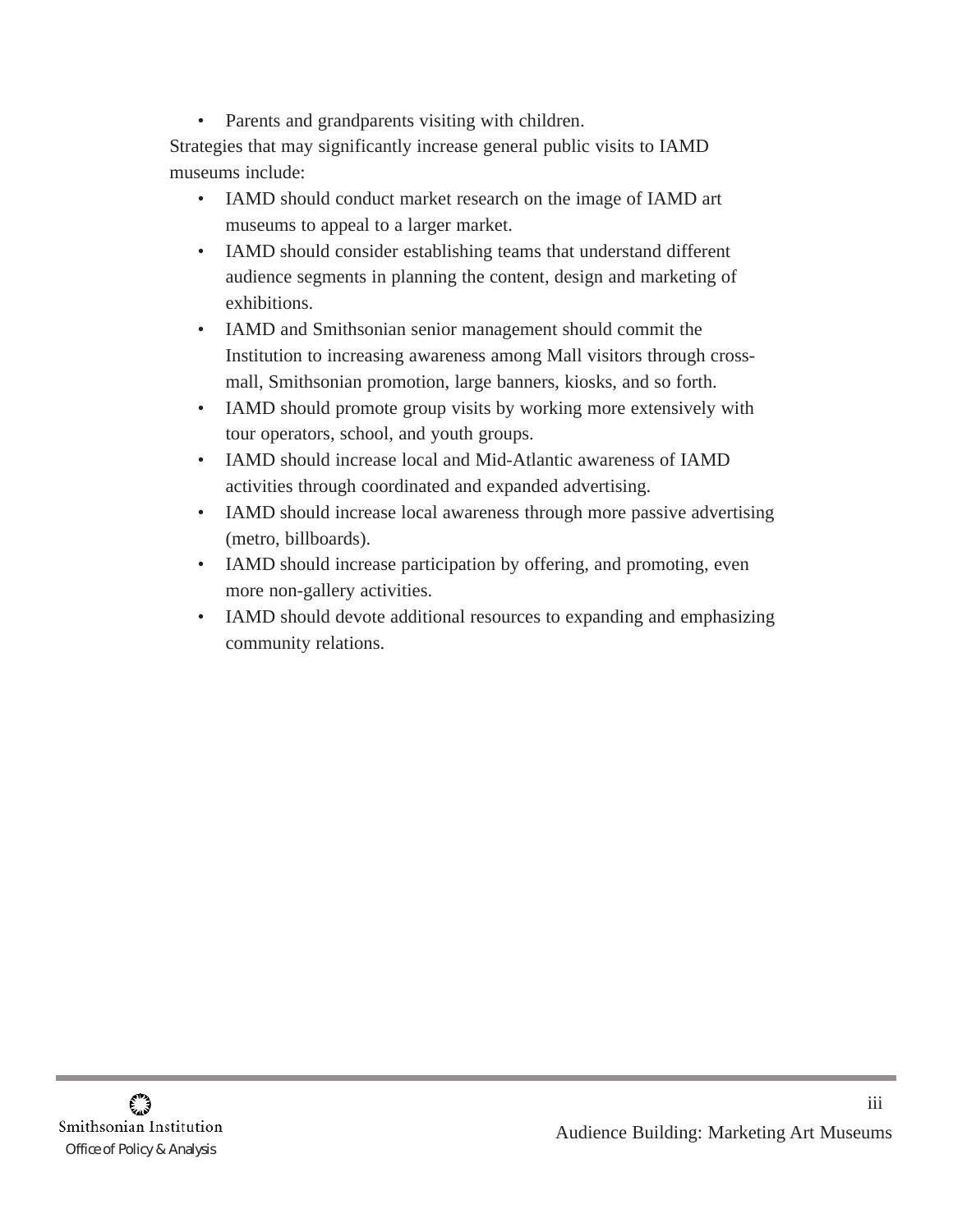## **Audience Building: Marketing Art Museums**

Office of Policy and Analysis Smithsonian Institution October 2001

## **Background**

In response to a request from the International Art Museum Division (IAMD) of the Smithsonian Institution, the Office of Policy and Analysis (OP&A) conducted a review of current practices in art museum marketing to general audiences rather than marketing to specific cultural or ethnic groups. This review included a review of general marketing and advertising literature, a review of articles about art museum marketing, and interviews with the marketing or communications directors in 18 art museums. (See Appendix I)

## **The role of marketing in art museums**

"Museum marketing is unique because museums have a mission to educate the public as well as build audience and revenue."1

On its website, the American Marketing Association defines marketing as the process of planning and executing the conception, pricing, promotion, and distribution of ideas, goods, and services to create exchanges that satisfy individual and organizational objectives.2

Current trends in art museum marketing begin with experiences that are offered to audiences. According to Lawrence Fisher, $3$  museum experiences are missionbased, have educational value, and further the museum's strategic goals. The experiences are audience focused and permit sharing with other people. The broadest definition of art museum marketing includes:

- Identifying leisure-time recreation needs and wants of potential museum visitors and other audiences, especially unmet needs.
- Identifying art museum experiences that can be matched to user needs.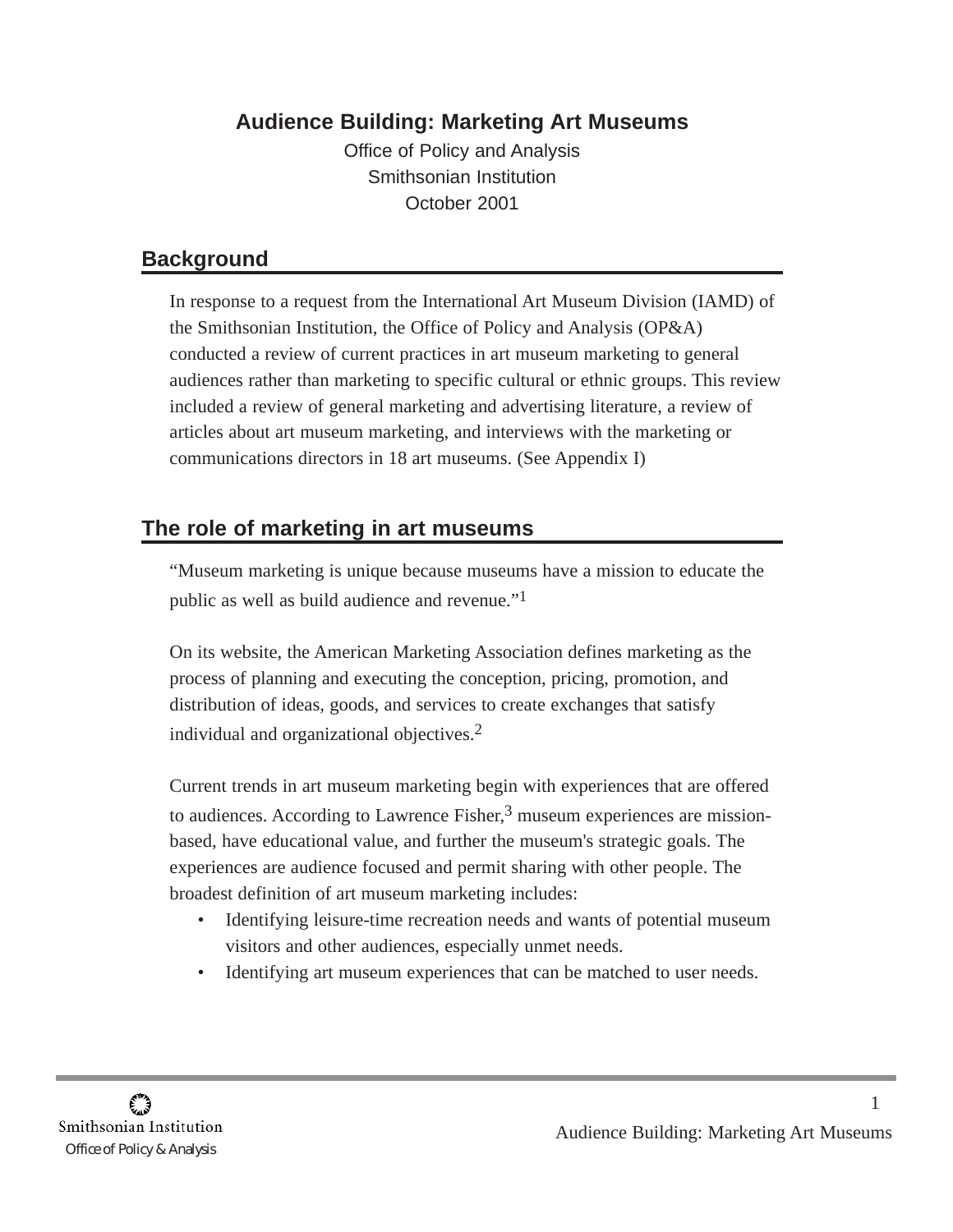- Identifying additional experiences that are compatible with the museum mission and resources.
- Identifying ways in which potential users can be informed about and attracted to museum experiences.
- Making sure that new, and returning, museum users are completely satisfied with museum experiences and amenities surrounding their visits.

During an interview, a museum marketing director said, art museum marketing is

market driven and mission relevant. Marketing directors are working to make visits to art museums more attractive, accessible, and satisfying. All marketing directors stressed that the museum's mission comes first.

**Exhibit 1:** Some visitors may not feel welcome in all art museums



<sup>(</sup>Used with permission)

### **How has art museum marketing changed in recent years?**

Art museums, as part of a larger industry, compete for the most precious resource in contemporary society, leisure-time. Competitors include other museums, ecotourism, travel, themed attractions, performing arts, shopping, exercise, and spectator sports.

As the costs of operating have increased in recent years, many art museums have become interested in attracting larger and more diverse audiences. More than a decade ago, most art museums were not concerned about stimulating larger audiences in the opinions of interviewed directors. They saw themselves as cultural islands that served the cultural needs of an elite audience. Art museum marketing is becoming more strategic and sophisticated as art museums are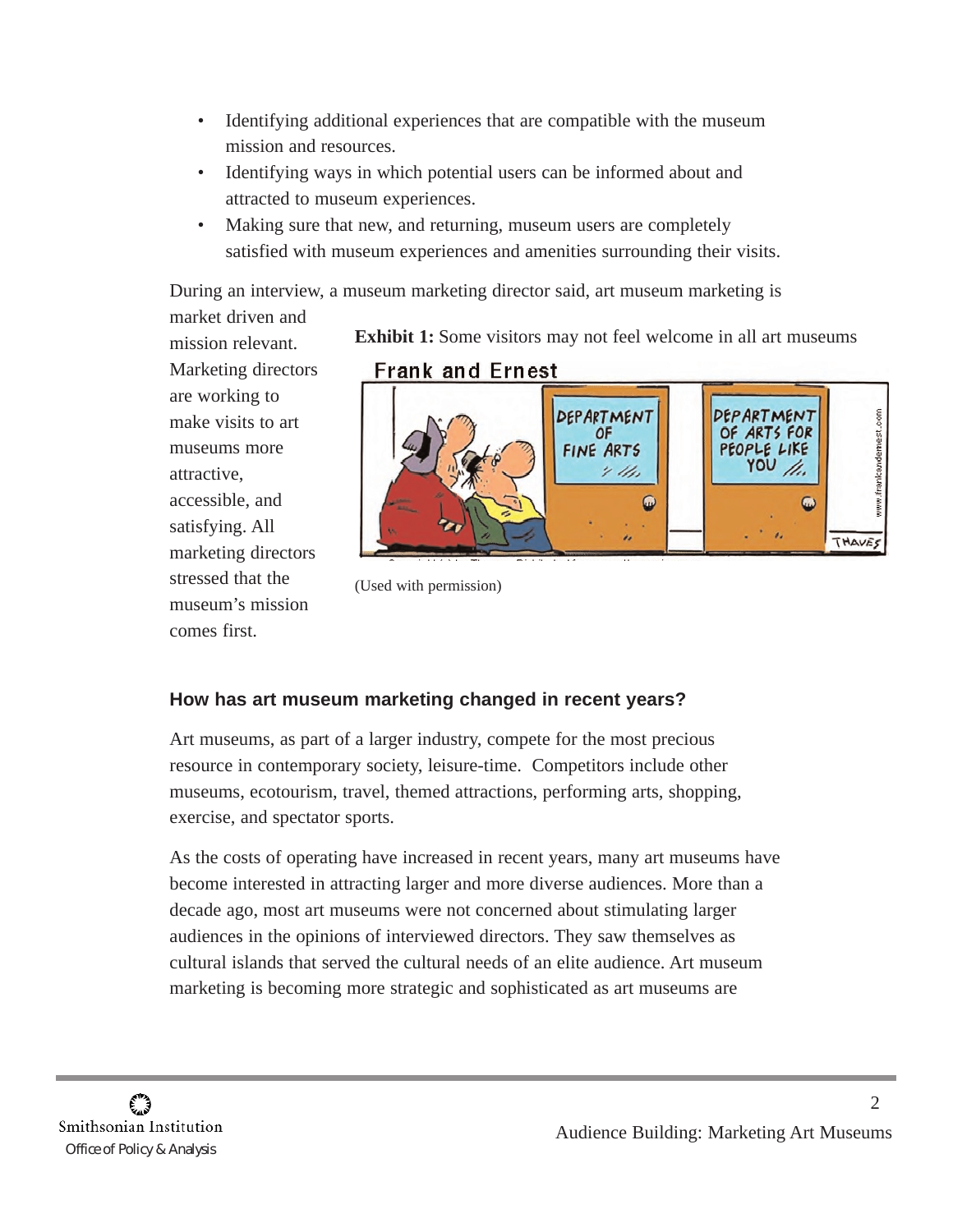making greater efforts to increase public awareness and visitation.

- In 1989, the Association of Art Museum Directors annual salary survey<sup>4</sup> indicated that fewer than one-fifth of the member museums had a Director of Marketing (17%). The percentage nearly tripled by 1999 to 50%.
- Two-thirds of large art museums have directors of marketing as staff positions.
- Admission revenues, marketing expenses, and operating expenses have increased more rapidly than attendance in major art museums since 1988.5 As a result, the cost of acquiring and serving art museum visitors is increasing. (see Exhibit 2) The average operating budget per visit has increased from \$21 in 1988 to \$46 in 2000, with both amounts expressed in constant dollars. Marketing, development and membership costs per visit have risen from \$0.87 in 1988 to \$2.94 in 2000.





Labor Statistics inflator.

Source: AAMD Statistical Surveys, 1989 through 2001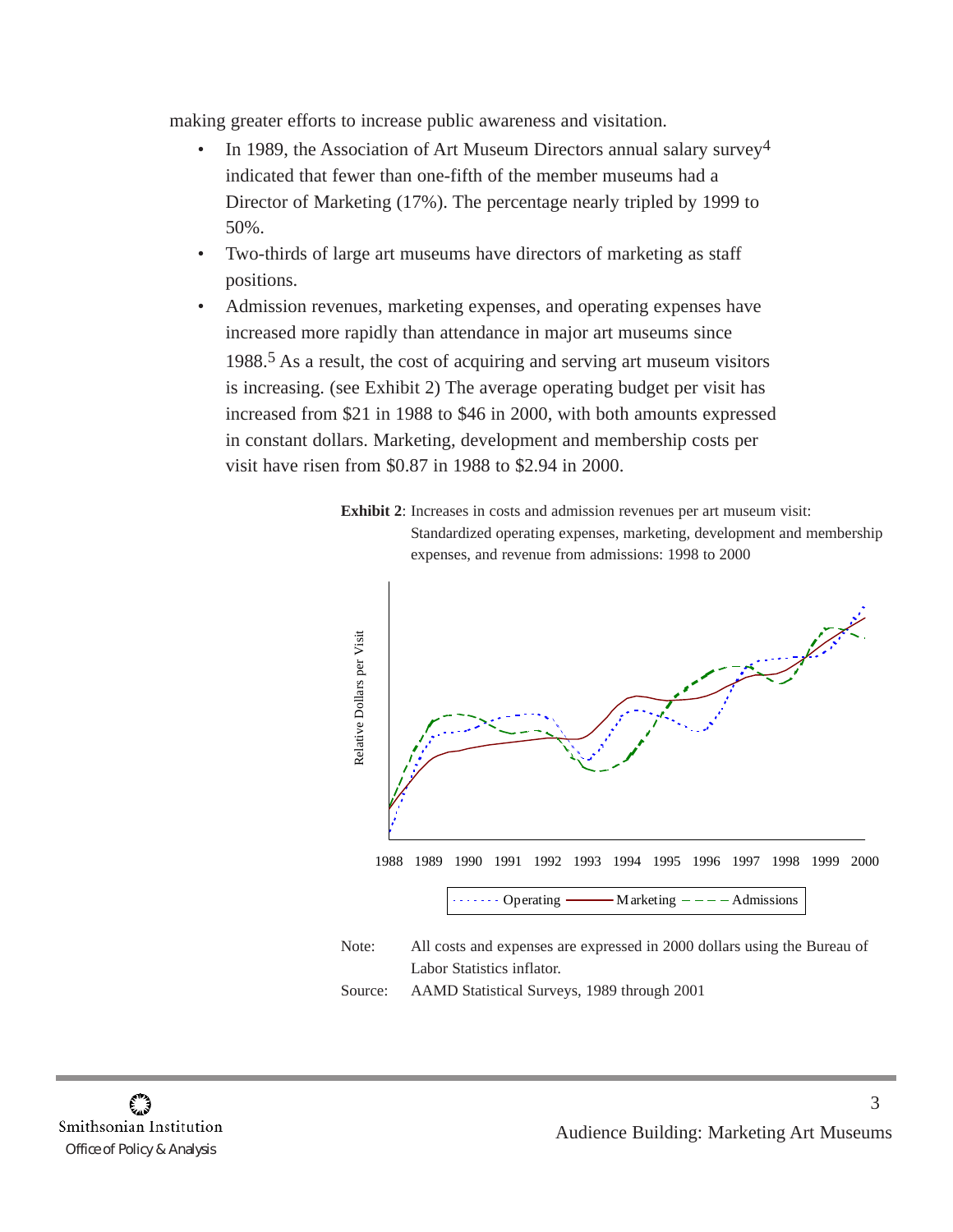Museums are adopting sophisticated promotional tools such as direct mail and telemarketing that have been used successfully by for-profit businesses. They are also using more sophisticated and targeted advertising campaigns while an olderstyle of promotion largely depended on free public service announcements (PSA) and word-of-mouth promotion.

- Art museums are conducting more market research on current and potential visitors and members including demographic and psychographic profiling of markets.
- Museums are targeting specific segments of the population with programs and activities, often not gallery based, and promotions. Examples of such activities include evening jazz and social events targeted towards young professionals or cruises targeted towards more senior members.
- Art museums have built new buildings with striking architecture as a means of attracting public attention.

Art museums have scheduled very popular exhibitions called "blockbusters" following the very successful Tutankhamun exhibition<sup>6</sup> in the 1970's. The Cézanne exhibition (1996) at the Philadelphia Museum of Arts<sup>7</sup> has been identified as a watershed exhibition for art museums. Some museums appear to regularly schedule Impressionist exhibitions to generate greater visitation. Blockbusters have increased audience demands. Scheduling very popular exhibitions has led to a boom-and-bust pattern of visits. They may have also contributed to an audience expectation that museum visits should be events.

- Blockbusters are believed to cause boom-and-bust cycle of membership when visitors purchase a membership to secure prompt or free admission to popular exhibitions. The Philadelphia Museum of Art tied a special membership category to admission to the Cézanne exhibition. Museum membership jumped by 52%. Retention of members who join to gain free or prompt admission may prove difficult. The Art Institute of Chicago reported 105,000 individual and family members in 1995. The number increased in the subsequent years to 149,000 in 1998. Two years later, membership had dropped to 119,000.<sup>8</sup>
- As one art museum marketing director said during an interview, "We are all suffering from "Blockbuster Hangover." It takes a long time and a lot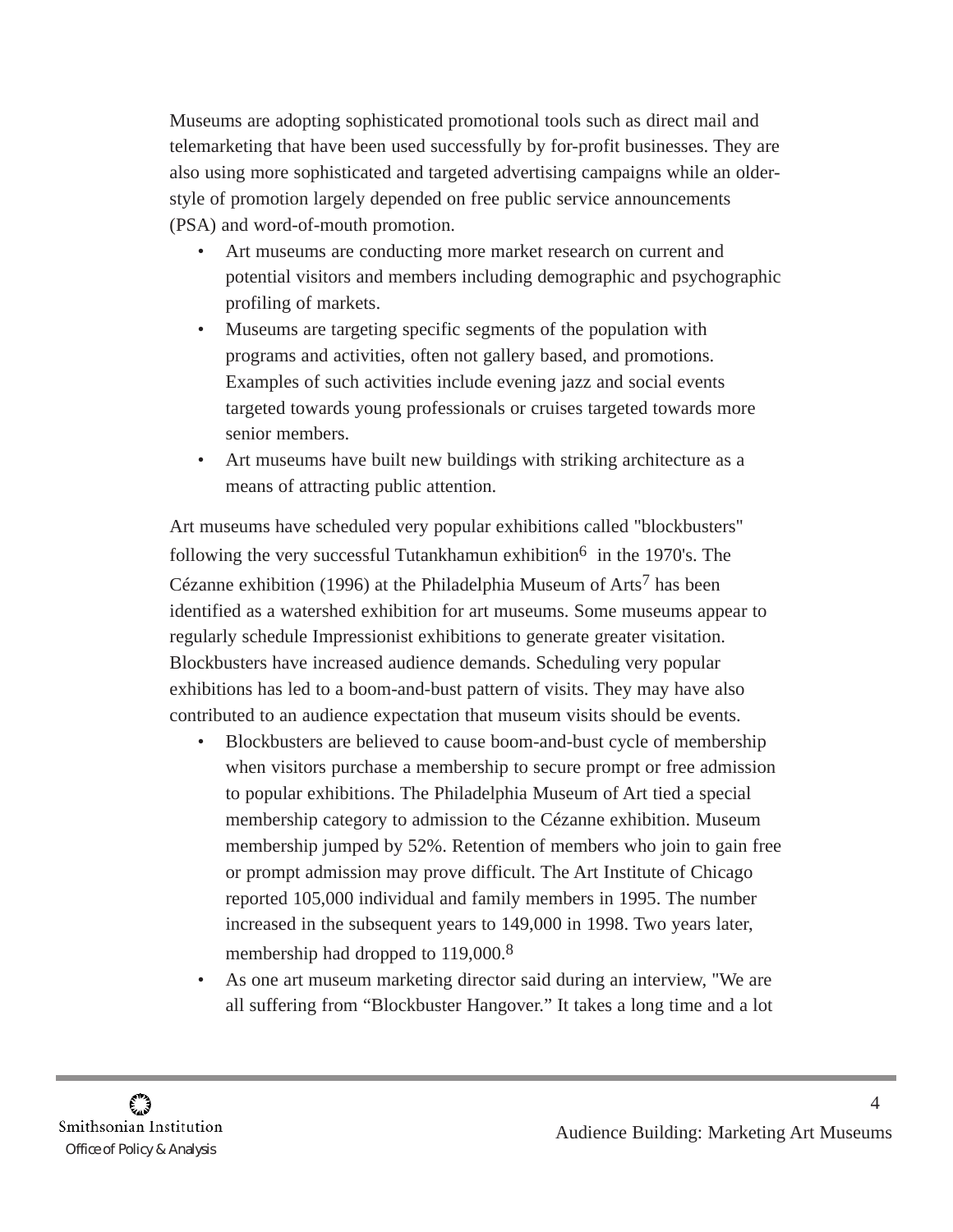of effort to plan and stage a major exhibition so it is hard to keep doing them year after year. We want to market what we have, collections and permanent exhibitions."

## **Marketing's place in the art museum**

Three patterns describe how marketing (and the director of marketing) fit into a museum's organizational structure depending on the span of responsibility assigned to marketing.

- 1. In the **Audience Centered** pattern, marketing typically reports directly to the museum director and has responsibility for functions that interact with the public such as communications, public affairs, and visitor services. Occasionally, membership also falls under marketing. More rarely, protection services (guards) or website managers report to marketing. In the Audience Centered pattern, marketing has become an audience advocate. This pattern tends to make the museum "outside-in" since potential visitors are more important in the selection, design and promotion of exhibits.
- 2. In the **Service** pattern, marketing is typically a lower level function frequently reporting to communications, public affairs, or development. Marketing plays a support role, rather than a lead role, in handling promotion of exhibitions and research in the Whitney Museum of American Art and the Solomon R. Guggenheim Museum. This pattern tends to make the museum "in-outside" since internal museum constituencies are more important in the selection, design and promotion of exhibits.
- 3. In the **Coordination** pattern, marketing reports to another function, such as communications. It is differentiated from the Service pattern because marketing also provides staff resources to an upper-level task force that meets to discuss (and coordinate) marketing and visitor service across the museum. The Metropolitan Museum of Art represents this pattern.

The Cincinnati Art Museum requires all staff to attend courses related to exhibits, collections, and visitors. The sequence of courses is planned to cover three years with continuing sessions for subsequent special exhibitions.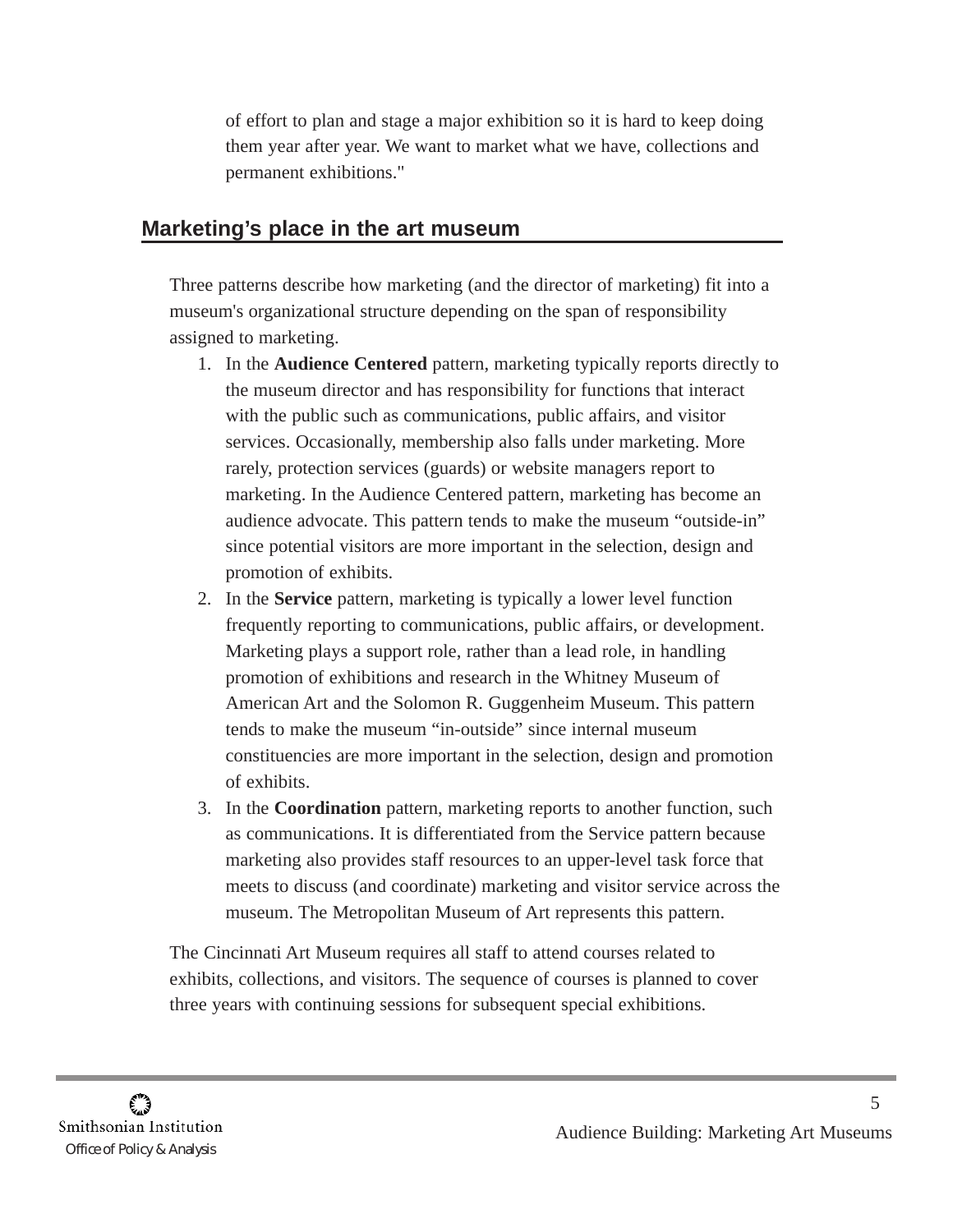Attendance is part of the performance plan of every employee. The courses are recommended for volunteers. The plan of courses is presented in Appendix IV.

The Carnegie Museums of Pittsburgh consist of four museums: a general art museum, a single-artist art museum, a science center, and a natural history museum. As a multi-facility, multi-disciplinary institution, the Carnegie Museums may provide a model for marketing that is responsive to individual unit needs as well as centralized concerns. Each museum has a marketing director and staff that report to the central corporate function headed by a vice president. The vice president reports to the president of the Carnegie Museums and serves on the senior management team. Marketing's involvement in exhibitions varies with differences in audiences and marketing needs across the museums. The six marketing staff serving the art museum fit the Service pattern while the nine staff in the Science Center fit the Audience Centered pattern better. The corporate office appears to fit the Coordination pattern at this time.

The Audience Centered pattern is newer, and, therefore, it is not possible to say that it is more, or less, effective than the other two patterns in building audiences.

#### **When does marketing enter into the exhibit process?**

When marketing is a senior level department encompassing a broad range of the visitor experience (Audience Centered pattern), it enters the exhibit planning process at an early stage. Marketing frequently is involved in front-end evaluation, exhibit design, label design, provision of visitor amenities, and the environmental conditions in the exhibit. Marketing is a key player in exhibition planning at the highest level. Although marketing enters the exhibit planning process at a later stage under the Coordination and Service patterns, all three patterns have successfully generated visitation. Success in achieving visitation goals appears to be more a function of allowing marketing departments to control the deployment of advertising resources. Resources can be concentrated on exhibits with greater audience potential rather than spreading the resources across many niche exhibits. Marketing directors who felt successful preferred freedom rather than having their hands tied by budgeting marketing resources on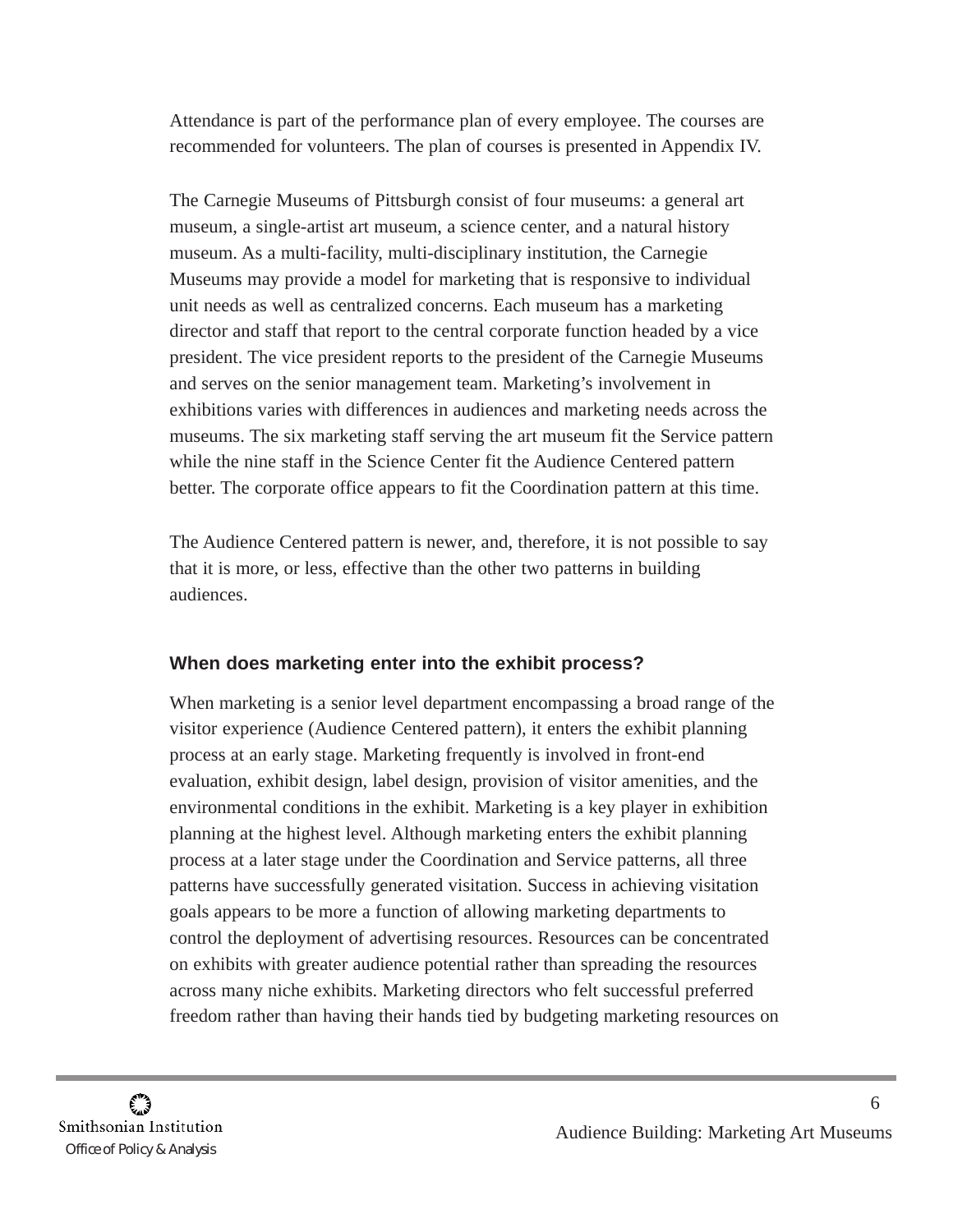**Exhibit 3**: Correlations between marketing expenses and attendance: Metropolitan Museum of Art, Museum of Modern Art, and Los Angeles County Museum of Art.

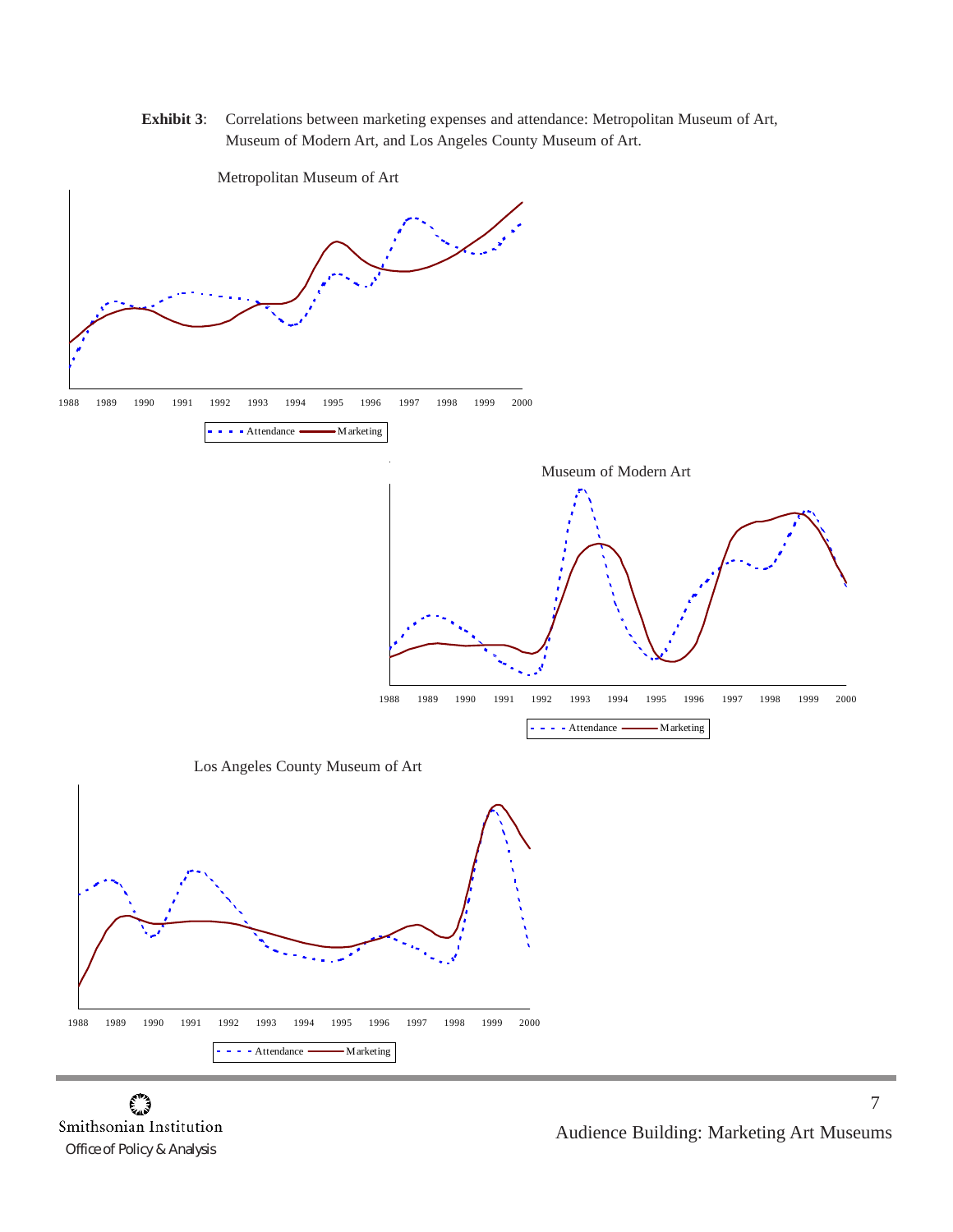an exhibit-by-exhibit basis.

The Audience Centered pattern underlies the operating philosophies of major themed attractions such as Disney World. This approach is often found in forprofit retail operations where it is believed to enhance profitability through customer loyalty. Office of Policy and Analysis staff were not able to demonstrate that the Audience Centered pattern generates a better visit experience and a "buzz" that encourages word-of-mouth promotion. This is partly because few art museums have adopted this philosophy (especially making marketing responsible for all audience contacts), and blockbusters create ups-and-downs in attendance that make the isolation of an underlying upward trend difficult. However, statistical evidence generally supports the hypothesis that money spent promoting exhibitions is correlated with increased attendance. Exhibit 3 presents historical trends in marketing expenses and attendance for three museums. An occasional popular exhibition may result in increased attendance without increased marketing, and the Art Institute of Chicago has experienced decreased attendance since 1998, even with increased marketing expenditures.

Art museum directors often attempt to wrap the marketing of a temporary exhibition in a cluster of activities or events to increase awareness and interest. Marketing begins working earlier and has a greater involvement in scheduling activities and promotions in the Audience Centered pattern.

The marketing plan for a current exhibition at the Worcester Art Museum, a medium sized museum that reported 141,000 visits in 2000, provides an example. "Modernism & Abstraction: Treasures from the Smithsonian American Art Museum" will be shown between October 7, 2001 and January 6, 2002. The first brainstorming session of the exhibition Marketing Committee was held on January 16, 2001. Brainstorming ideas, preliminary research with visitors, and interviews with marketing directors at previous venues suggested that the exhibition "carries the reputation of a Smithsonian exhibition. ... (artists included) are household names ... (and the exhibition) can be promoted as a retrospective on the century with tie-ins to popular American culture." There are 15 events scheduled around the exhibition. The event theme is a "Celestial Celebration - Meet the Stellar American Artists' of the Twentieth Century" with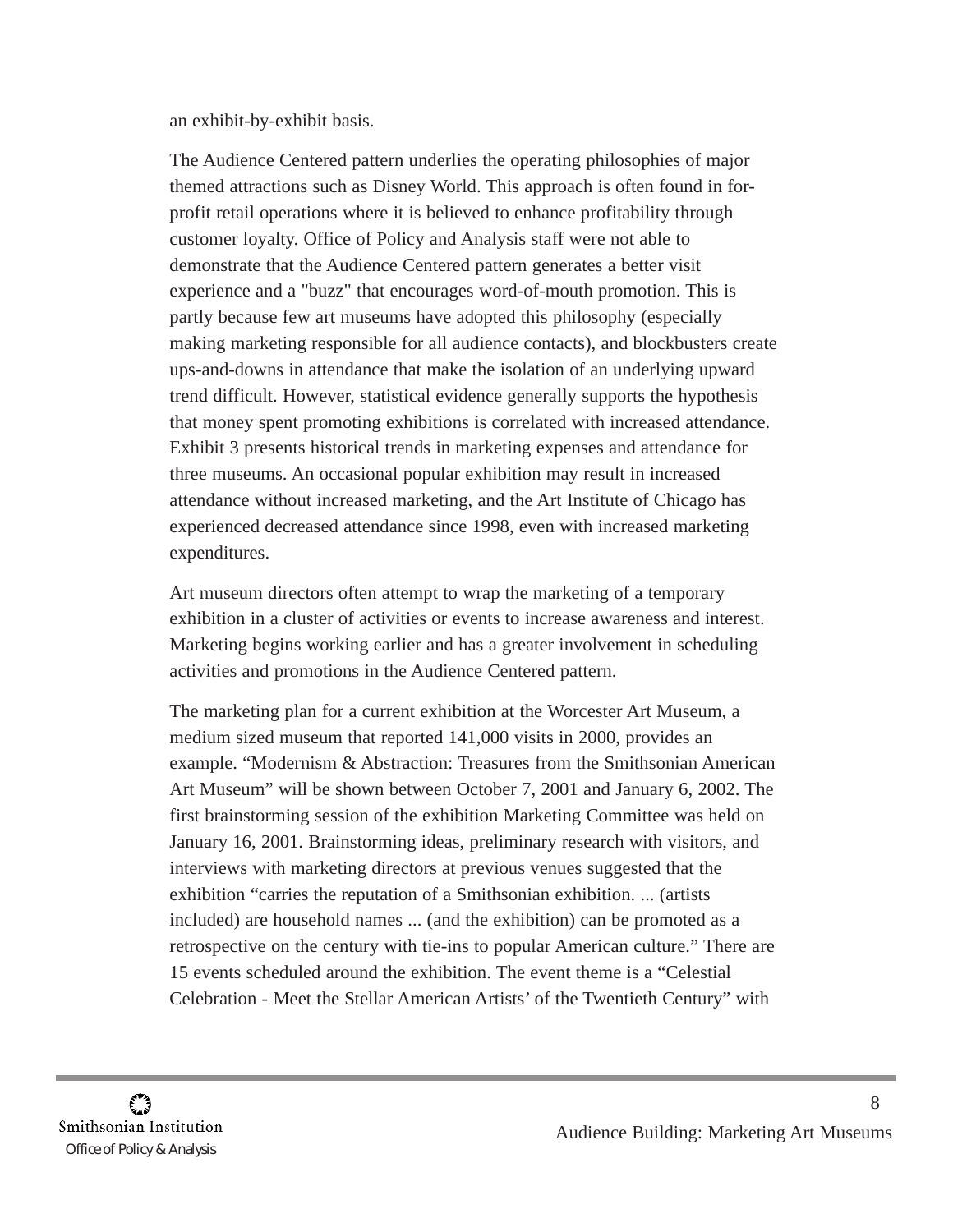the tone being "Excitement, retrospective, and patriotic." Target markets and media were identified. The promotion focused on the "Star" theme including putting neon stars on the Museum facade. The Worcester marketing plan lays out a detailed list of actions, dates, responsible staff members, and status. It also describes performance measures for the marketing plan. Five museum staff are identified as clients, and the marketing team includes nine division staff with assigned responsibilities. The marketing director from another museum said, it is important to have several staff working on an exhibition. As he said, "The more staff, the more ink the museum will get."

## **Promoting art museum activities**

Three barriers discourage visits to museums such as the IAMD museums:

- 1. Physical accessibility How difficult it is to get to the museum.
- 2. Image Whether the museum is viewed as a worthwhile place to visit. Image includes the full range of expectations about potential experiences in a museum including physical and cultural accessibility, worthwhile exhibitions, and amenities
- 3. Awareness Whether potential visitors know of the museum's existence or offerings.

Art museum marketing directors observed that raising awareness is easier to accomplish through advertising than changing a museum's image held by potential visitors.9 Art museum marketing directors noted that newspaper advertising is very effective, although expensive, and should be complemented with other communication strategies. They observed that consistency and frequency are essential in advertising.

**Newspapers:** Print communications, especially newspapers, are the preferred means to increase awareness of art museums and to modify the museum's image in the public mind. Consumers have a more positive reaction to print communications than to radio or television.<sup>10</sup>

Marketing directors stressed that presence and repetition are very important in creating a disposition to pay attention to museum ads. Museum advertisements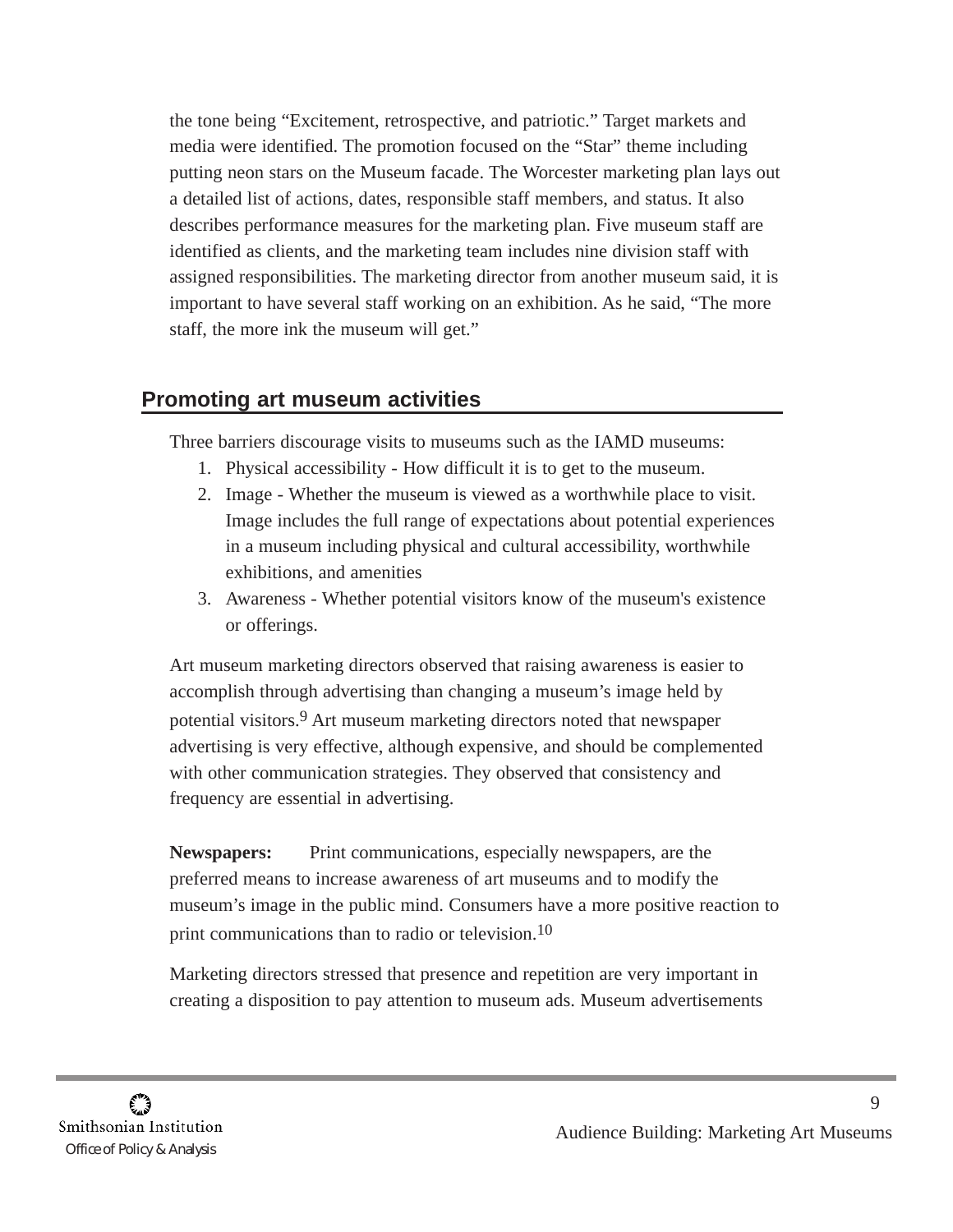have the greatest effectiveness and efficiency when they are placed in locations that are read by people who are already disposed to visit museums. Examples include the Arts & Leisure Section in the *New York Times* or *Washington Post*.

While most museums expend the greatest amounts of money on increasing awareness of special exhibitions, marketing directors said that substantial advertising about an exhibition based on high-quality museum collections may turn an exhibition into an event that draws large audiences.

Advertisements may be placed in national newspapers or professional magazines to show that an art museum is a major "player" to Board members or small niche audiences rather than to generate greater attendance.

Sponsored or shared advertisements paid for by corporate sponsors of exhibitions or museum friends are used by art museums to extend advertising budgets. Few art museums have used sponsored advertisements, or "cause" marketing, where the sponsor and the art museum both benefit (if their values are compatible) as extensively as other not-for-profit organizations.

**Other Promotional Tools:** While newspaper advertisements are believed to be the most effective and most efficient way to reach potential museum audiences, museums also use a mixture of other communication tools. These may be less expensive than a concentrated newspaper strategy and used either in conjunction with newspaper advertisements or by themselves. Again, art museum marketing directors emphasized the importance of a consistent look to reinforce advertising effectiveness. (See Appendix III for more discussion of print promotion.) Some examples of communication tools are:

#### **Communications placed at or distributed by the museum**

- Banners and other static displays on street poles and the museum building – very effective with potential visitors passing by.
- Museum calendars and member newsletters effective in reaching current, most loyal audiences.
- Newspaper, radio and television articles difficult for the museum to control.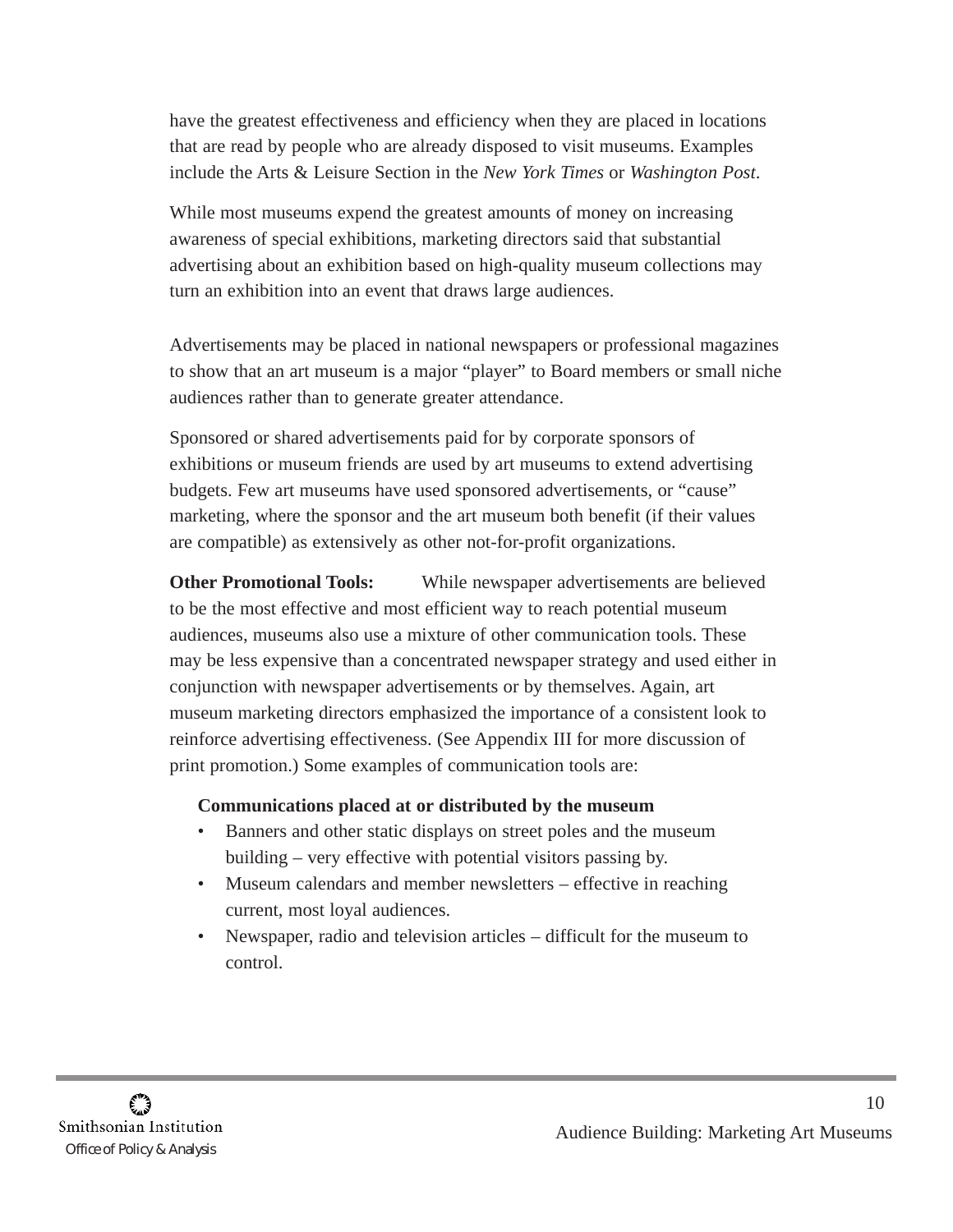• Inserts or postcards in newspapers such as postcards placed in the *New York Times* by the Museum of Fine Arts, Boston, and the Museum of Contemporary Art, Chicago.

#### **Passive display communication**

- Billboards on streets or in subways Create a large number of impressions targeting a broader audience than frequent museum visitors at a relatively high cost per likely visitor unless there are special arrangements.
- Mobile billboards Signs on buses, taxicabs, and subways as well as wrapped buses and airplanes that appeal to the broader audiences targeted by static billboards, but at a greater cost.

#### **Electronic media communications**

- Radio advertisements or sponsorships local National Public Radio (NPR) stations reach current audiences, while drive-time broadcasts, weather and traffic conditions sponsorship may reach new audiences.
- Television advertisements are considered to be a very expensive way to reach likely museum visitors.
- Web and other new-media approaches that are discussed later.

Database marketing, also referred to as customer relationship management, is a dominant mode of promotion in for-profit marketing.<sup>11</sup> A firm, like a supermarket or a bank, generates a database containing information about specific households such as address, ages, financial position, consumption behavior, psychographic information, and so forth. Potential customers are targeted with specific, individualized communications. For example, the interest rates on a credit card offer will vary for different persons (even in the same household). Graphics may be tailored to different recipients.

We found no museums that currently maintain a single in-house, relational database combining museum use, membership, catalog purchases, and contributions. Retail operations generally are separated from the marketing function in art museums. Several museums are preparing to move towards creating relational customer database that could be used in marketing. For example, the Museum of Modern Art uses a smart card to capture visit information, restaurant purchases, and store purchases by members. The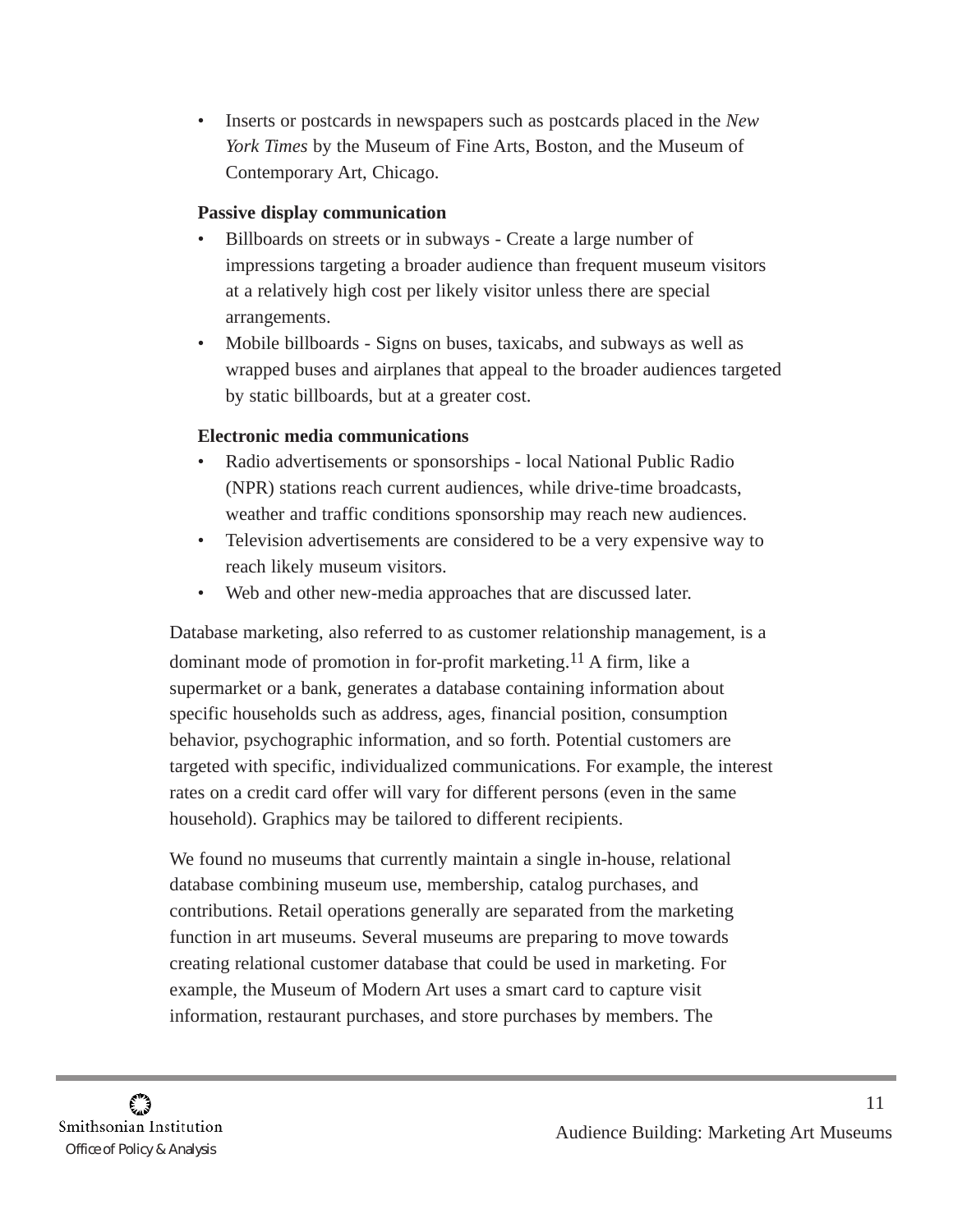Museum of Fine Arts, Boston, barcodes its cardboard membership cards. Barcoding will permit the capture of individual level data for members. The Whitney Museum of American Art now uses a plastic membership card that may be upgraded to a smart card. No art museum contacted during our review mentioned estimating the value of either visitors or members including acquisition cost, purchases, contributions, and servicing costs.

In general, museum marketing officers use a combination of communication approaches to reach target markets. Cost appears to be a primary driver of the communication choice, although more sophisticated marketing officers (especially those with for-profit experience) attempt to maximize the effect of media buys.

#### **Are art museum membership and marketing linked?**

Museum visitation is an important generator of museum members.

- People may join museums that charge admission to secure free admission to exhibits and discounts. Other people may join museums out of philanthropic objectives.
- Most art museums separate responsibility for marketing from membership and development.
- Earned income from admissions and income from memberships are normally separated in financial accounts. Admission fees that drive membership may reduce earnings in entrance charges while increasing earnings in membership income.
- The Detroit Institute of Arts, faced with declining membership in recent years, has tasked marketing to assist in membership growth. Such efforts may lead art museums to make marketing responsible for membership, at least lower-tier, general membership levels.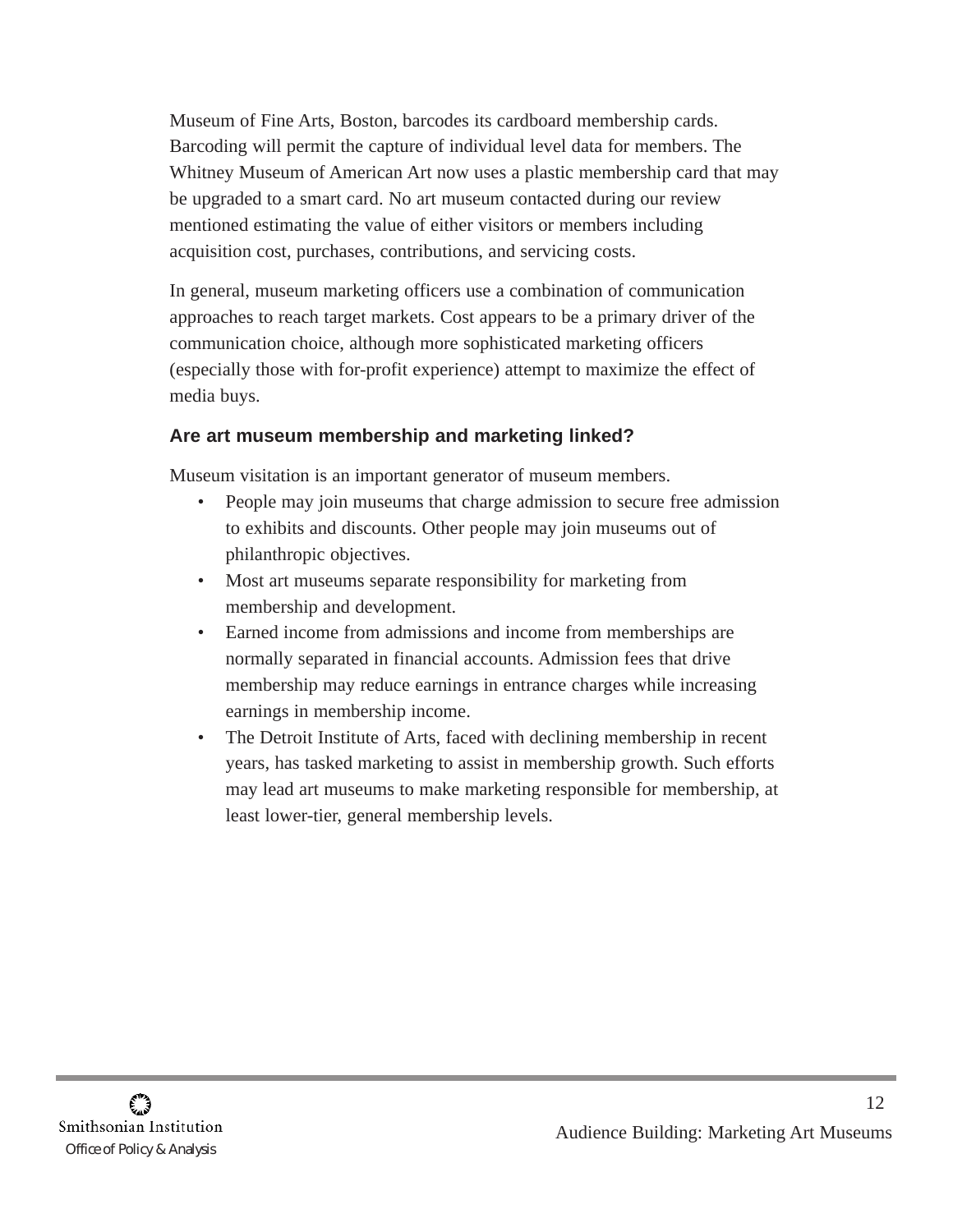## **Where do the web and new media technologies fit into art museum marketing?**

Few art museums are structured so that the museum's web site reports to the marketing officer. The Worcester Art Museum is one museum in which marketing controls the museum's web site with a goal of using the web to support marketing the museum. The Worcester website seems to be more user friendly, to the research team, than other art museum web sites. The Detroit Institute of Arts also recently altered its organizational structure so that the website reports to the marketing director.

- All age groups use the web and e-mail, however, it is more important, relative to print communications, for younger and more affluent potential visitors.
- The emerging technology of the web primarily is used as a low-cost vehicle to deliver information about museum programs and collections. As art museums integrate websites in a comprehensive marketing strategy, they will more consciously use the new technologies to maintain touch, at a distance, with museum visitors and friends.
- Some art museums allow visitors to send e-cards to themselves and friends. The e-mail addresses can be used for targeted messages.

## **Smithsonian IAMD target markets**

The IAMD museums currently serve audiences that differ from those served by the Big Three Mall museums.<sup>11</sup> As Exhibit 4 shows, the Freer and Sackler Galleries visits are twice as likely to be made by unaccompanied visitors as other Mall museums. Other Smithsonian Mall museums are more than three times as likely to be visited by adults accompanied by children. (See Exhibit 5) Other Mall museums are five times as likely to be visited by school, tour and other organized groups. Freer/Sackler audiences are more likely to be making repeat visits to the Smithsonian, but a first visit to the Galleries. Gallery visits are more likely to be made by people living in the metropolitan Washington area who are using the Gallery visit as general leisure recreation.

These demographic and geographic differences, as well the culturally specific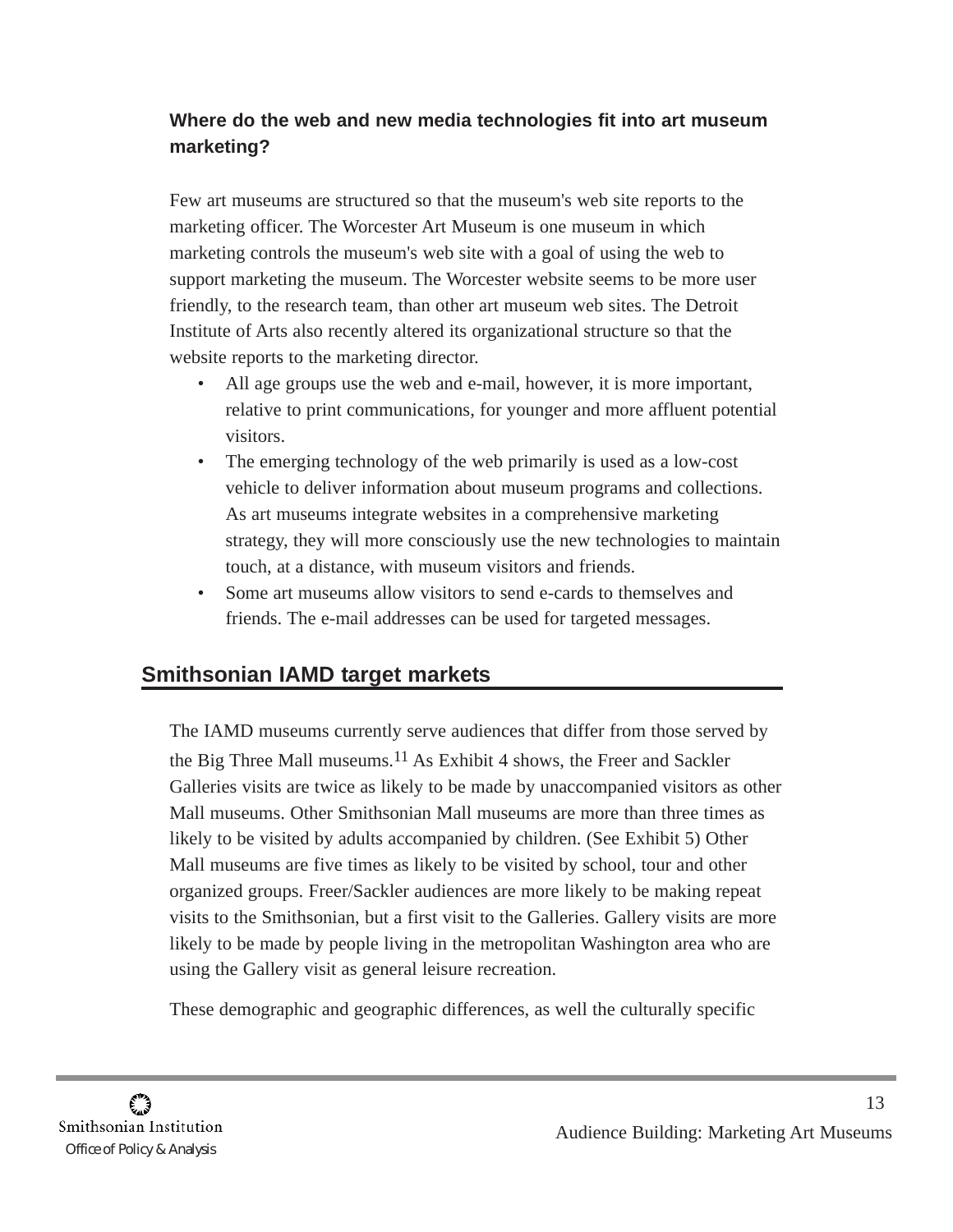

**Exhibit 4**: Visit group composition: Freer/Sackler Galleries and other Smithsonian Mall Museums







Source: Smithsonian Institutional Studies Office Report 97-3, Visitors to the Smithsonian Institution: A Summary of Studies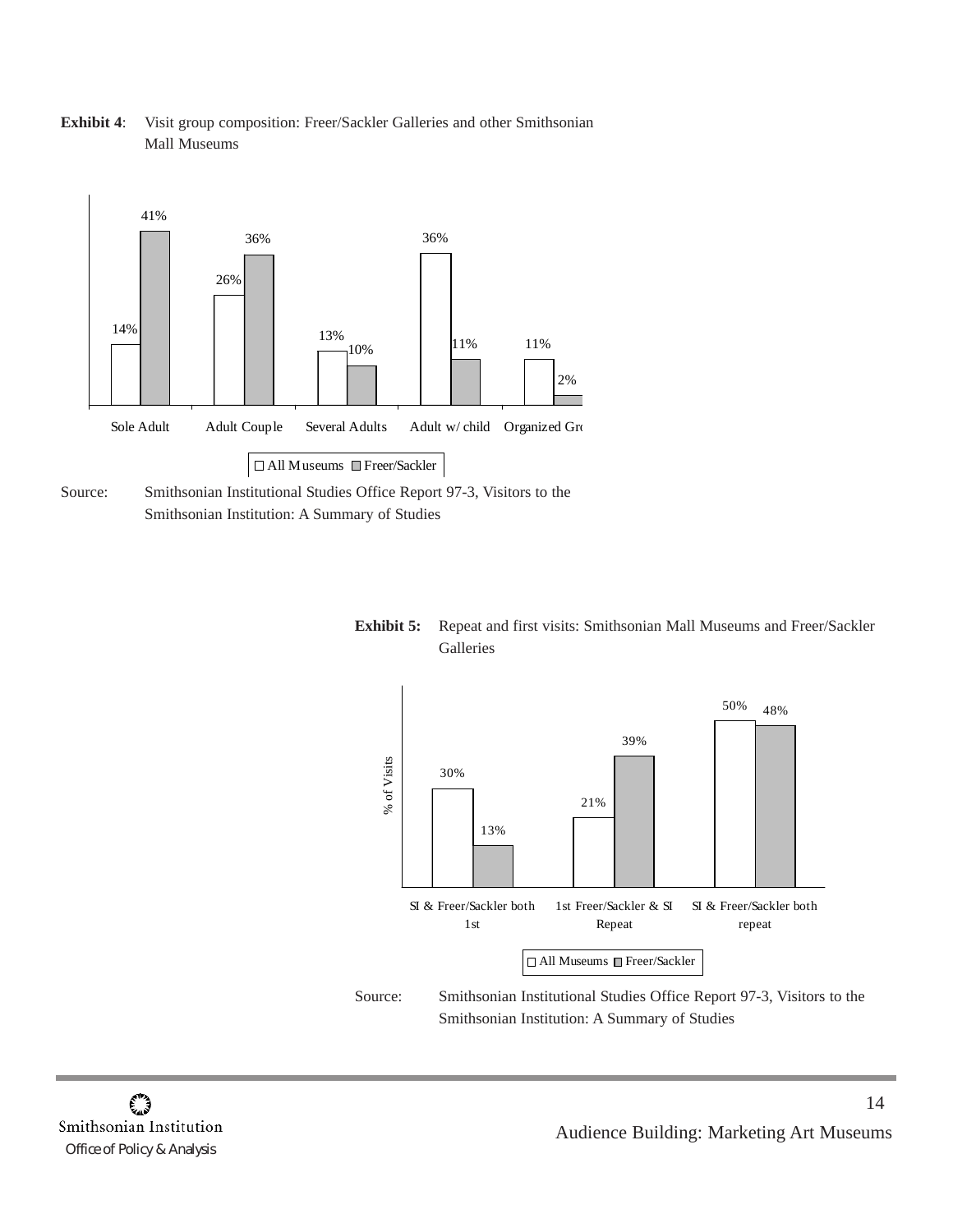content of some IAMD museums, suggest several target markets for IAMD museums:12

- **Visitors to other Smithsonian Mall museums** According to the Smithsonian Institution Marketing Study (SIMS), <sup>13</sup> 40% of persons who visit science, natural history or history museums also visit an art museum sometime during the same year.
- **Metropolitan residents** About one million local residents visit National Mall museums each year.<sup>14</sup>
- **Mid-Atlantic residents** About 300,000 readers of *The New York Times* visit National Mall museums each year.15
- **Organized groups** National and regional tour operators as well as local schools and community based organizations require significant lead-time and support in arranging visits, but constitute very large numbers of potential visitors.
- **Parents and grandparents visiting with children** This audience includes both local, metropolitan residents as well as non-metropolitan visitors to other Smithsonian Mall museums.

# **Strategies to build IAMD general public audiences**

Art museum marketing directors who were interviewed said that significantly increasing IAMD visitation will require attracting new audiences. They quickly suggested two strategies to significantly increase IAMD visitation, one tonguein-cheek and one seriously:

- Schedule a Monet or major Impressionist related exhibition.
- Draw on the strength of the Smithsonian Institution brand, that is, on the Smithsonian's name recognition and caché.

The Smithsonian has one of the most widely recognized and most valuable brands in the United States. More than seven out of eight respondents in the 1994 Smithsonian Institution Marketing Study indicated an awareness of the Smithsonian. Few commercial brands are as widely known with the exception of brands like Coke, Disney, Microsoft, and Ford.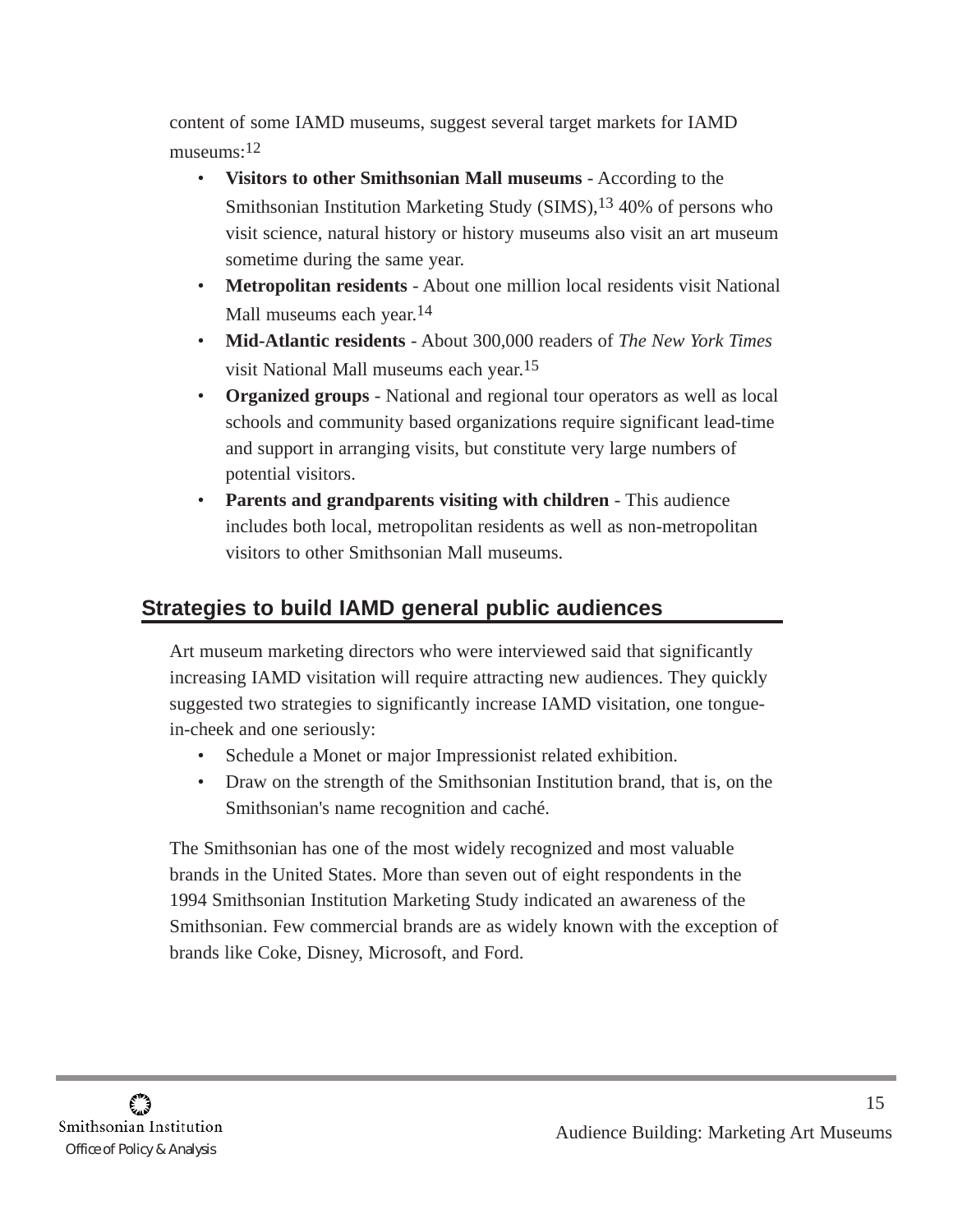The report of the Smithsonian Institution Marketing Study<sup>16</sup> said:

*Americans view the Smithsonian as unique. This theme relates both to the scale and centrality of the Institution and to the rarity of its collections. (p.15) … communications materials should reflect clearly, strongly and consistently the message which is already latent in the minds of Americans: the Smithsonian Institution exists to teach each generation about the meaning of being a citizen of this Nation.*

Art museum marketing directors suggested that IAMD build its own sub-brand by drawing strength from the overall Smithsonian brand.

- Brand management needs to be a coordinated activity that centralizes marketing in IAMD. A centralized marketing function will have more resources to deploy and will be able to deploy those resources more effectively.
- IAMD marketing also requires support from the managers of the central Smithsonian brand to coordinate messages across the entire Mall. Advertisements that attract attention to an Air and Space or Natural History exhibition but then allow the potential visitor's eyes to wander to a graphic about an exhibition at an IAMD museum will increase awareness.

Significantly increasing general visitation, as distinct from ethnic specific visitation, will require increased marketing resources as well as efficient deployment of the resources since more visited art museums spend more on marketing.

- Combined, IAMD museums reported 1.6 million visits for 2000 in the Association of Art Museum Directors Statistical Survey. This reported attendance was exceeded only by the Metropolitan Museum of Art (5.4 million), the National Gallery (5.1 million), and the Boston Museum of Fine Arts (1.7 million).
- Combined, IAMD museums reported spending \$1.8 million for development, marketing, and public relations. Respectively, the other three larger art museums reported spending \$7.5 million, \$2.8 million, and \$7.7 million respectively.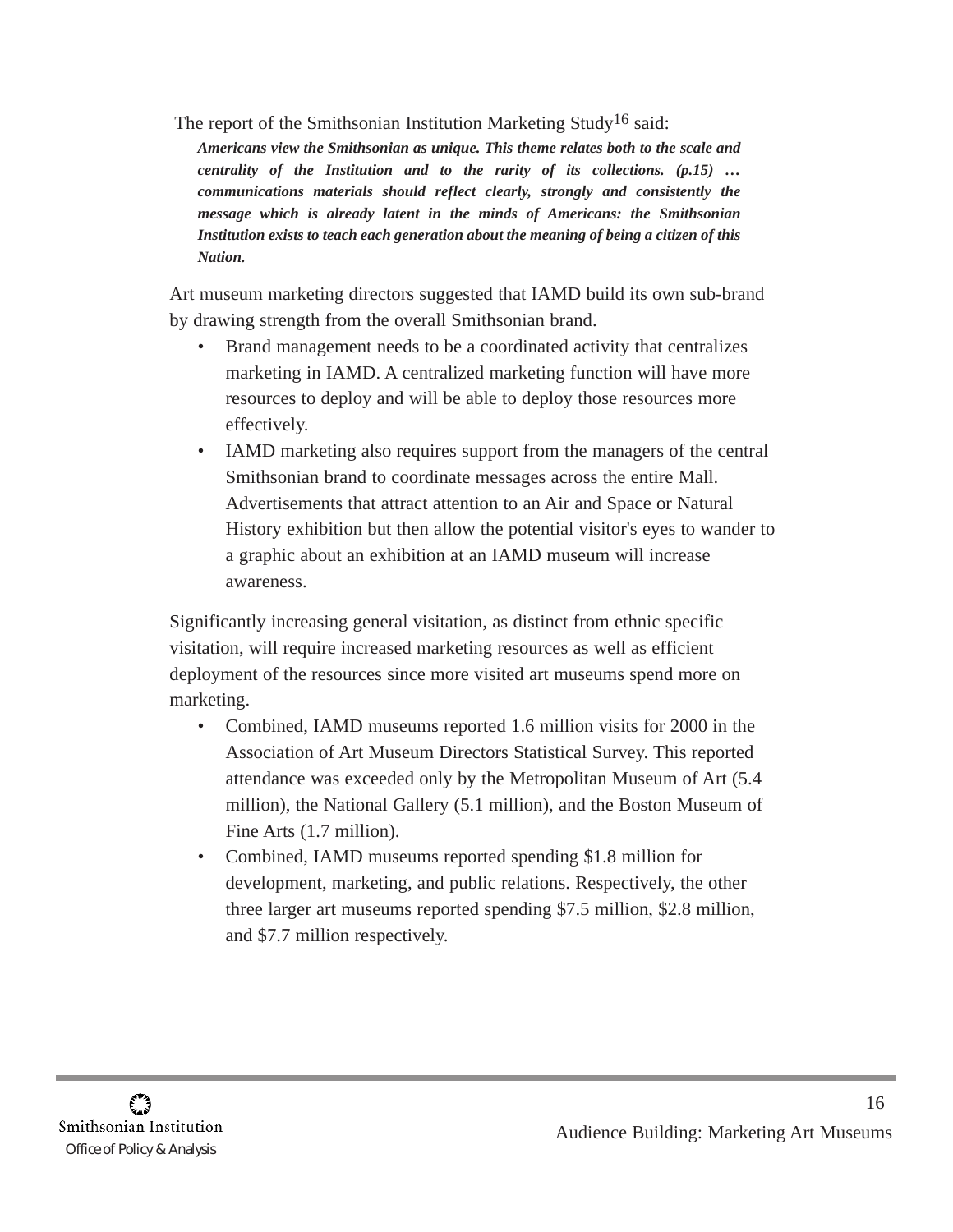**Exhibit 6:** Reaching new audiences may mean changing the museums' image.



Copyright (c) 1992 by Thaves. Distributed from www.thecomics.com

(Used with permission)

Strategies that may significantly increase **general public visits** to IAMD museums include:

- IAMD should conduct market research on the image of IAMD art museums. The image of IAMD art museums may need to be modified to appeal to a larger market by scheduling, titling, labeling, designing, and promoting exhibits, providing exhibit-related activities and events, and providing visitor support services.
- IAMD should consider establishing teams to understand each audience segment in planning the content, design and marketing of exhibitions. These teams would incorporate the interests of specific audiences, such as, art scholars, ethnic communities, schools, frequent art museum visitors, visitors with children, and infrequent art museum visitors.
- IAMD and Smithsonian senior management should commit the Institution to increasing awareness among Mall visitors through crossmall, Smithsonian promotion, large banners, kiosks, and so forth.
- IAMD should promote group visits by working more extensively with tour operators, school, and youth groups.
- IAMD should increase local and Mid-Atlantic awareness of IAMD activities through coordinated and expanded advertising, especially in *The New York Times* and *The Washington Pos*t. This strategy should include monthly full-page advertisement in *The Washington Post* presenting a calendar of IAMD featured exhibitions and programs followed by quarter-page advertisements weekly. Quarterly full-page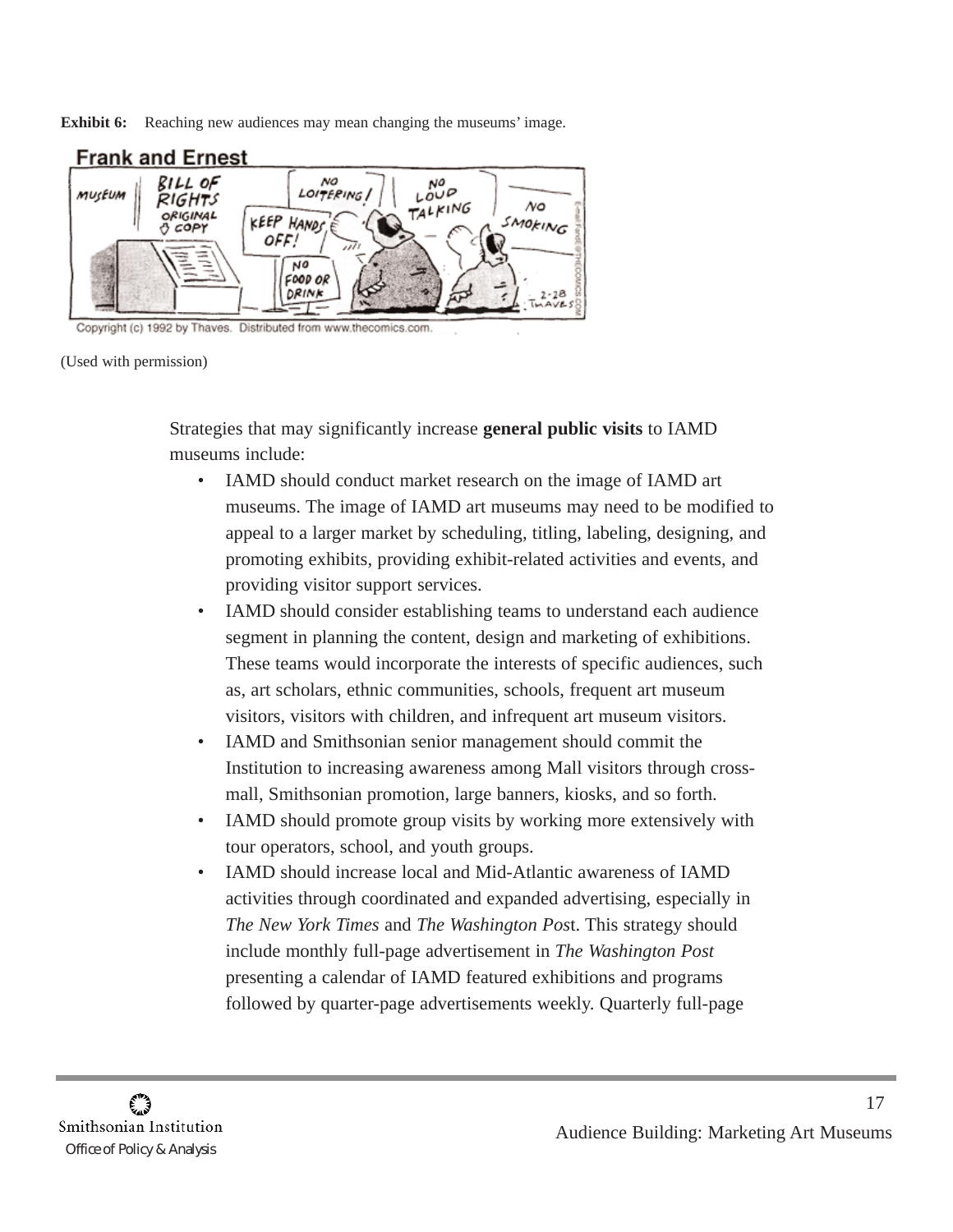calendar advertisements could be placed in *The New York Times* followed by quarter-page advertisements two weeks later.

- IAMD should increase local awareness through more passive advertising (metro, billboards). One inexpensive, effective approach to increase local awareness may be to give free tee shirts (or other gifts) to opening day visitors at new exhibitions. The shirts could be paid for through corporate sponsorship.
- IAMD should increase participation by offering, and promoting, even more non-gallery activities such as "Art Night on the Mall" that increase awareness and encourage visits to the galleries.
- IAMD should devote additional resources to expanding and emphasizing community relations.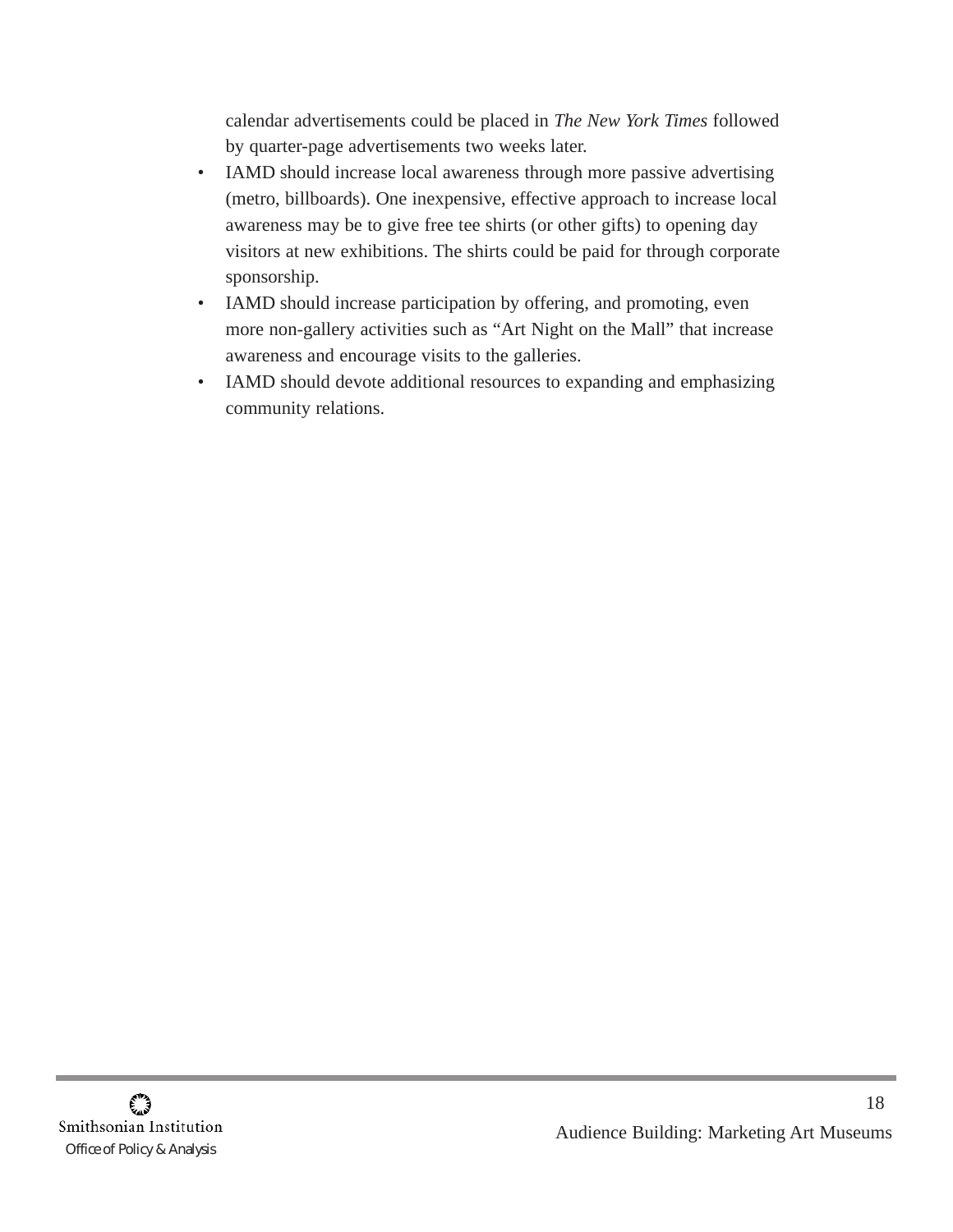## **Endnotes**

- <sup>1</sup> Comment of interviewed art museum marketing director. Comments during interviews are not ascribed to individuals.
- <sup>2</sup> Definition of marketing from the website of the American Marketing Association.
- 3 Lawrence Fisher, Executive Director, The Barnum Museum, "Principles of Experience Design," presented at the annual meeting of the Association of Science and Technology Centers, 2000.
- 4 Association of Art Museum Directors, "Salary Survey."
- 5 Association of Art Museum Directors, "Statistical Survey." Information presented in this exhibit are averages calculated from the responses on 12 art museums. The museums were initially selected as the subset of museums that reported more than 400,000 visits in 1999. The set of museums was reduced to include only museums that provided data for every year between 1988 and 2000. Since reported figures occasionally fluctuated greatly from year to year, especially attendance, it was inappropriate to interpolate missing data for other museums. The museums in the calculation of averages were: Metropolitan Museum of Art, Art Institute of Chicago, Walker Art Center, San Francisco Museum of Modern Art, Virginia Museum of Fine Arts, National Gallery of Art, Museum of Modern Art, Los Angeles County Museum of Art, Philadelphia Museum of Art, Detroit Institute of Arts, and Phoenix Art Museum. The AAMD survey lumped expenses related to development, marketing, public relations, and membership in one expense category before 1997. Beginning with 1997, membership expenses were split into a separate item. The present analysis merged membership with the other expenses for 1997 through 2000. The average and standard deviations across the period (1988-2000) were used to standardize each statistic for presentation. Average attendance increased very little for these art museums between 1988 (1.5 million) and 2000 (1.6 million). Attendance at individual museums fluctuated greatly.
- 6 *Treasures of Tutankhamun* originated at the National Gallery of Art (NGA). The exhibition was shown between 17 November 1976 and 15 March 1977. It subsequently toured to five additional venues. The NGA website describes the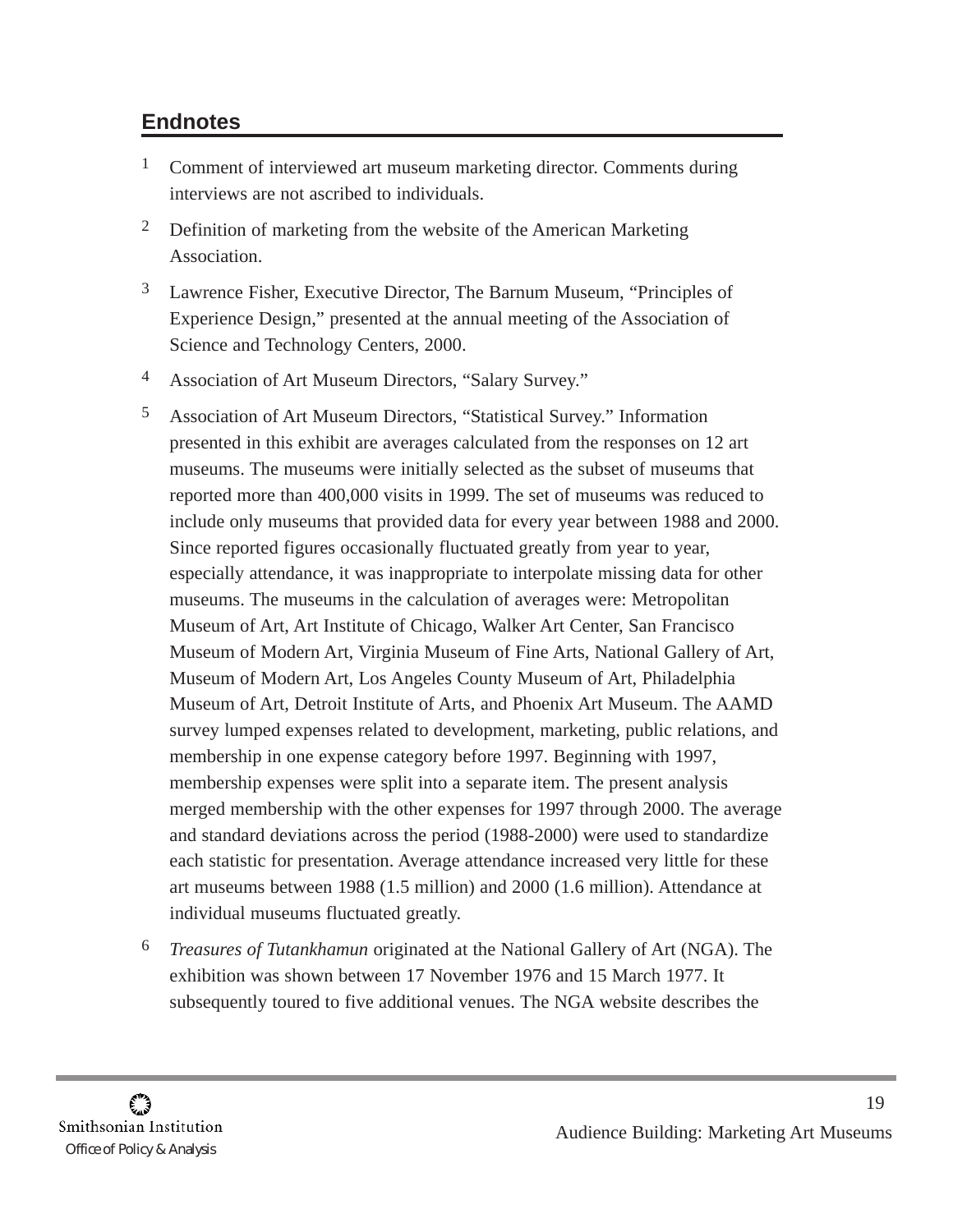exhibit. "This exhibition established the term 'blockbuster.' A combination of the age-old fascination with ancient Egypt, the legendary allure of gold and precious stones, and the funeral trappings of the boy-king created an immense popular response. Visitors waited up to 8 hours before the building opened to view the exhibition. At times the line completely encircled the West Building." Attendance was 836,000 over 117 days.

- 7 The Philadelphia Museum of Art recorded more 546,000 visits to its Cézanne exhibition over 14 weeks in 1996 according to a press release on the museum's website. Philadelphia was the only United States venue for the exhibition. Museum membership increased by 52%.
- 8 Miller and Berry have presented evidence that advertising is significantly more effective at raising awareness than changing image. Stephen Miller and Lisette Berry (1998).
- 9 Edith G. Smit and Peter G. Neijens (2000).
- 10 Database marketing often matches in-house data with commercially produced overlays based on address. The Smithsonian had such a database containing memberships, contributions, and purchases until 2000 (Smithsonian Marketing Database). An outside contractor maintained the database. Database marketing is used by some museum development officers. Some museums purchase direct mail lists from contractors as an attempt to reach specific target segments, such as public radio subscribers. Such lists have been used to promote specific exhibitions. Several museums said that different departments maintained discrete databases, however no museum claimed a full relational database covering all museum operations. No museum indicated that it currently uses datamining software. See Jackson, Rob, and Paul Wang (1994).
- 11 Zahava D. Doering and Adam Bickford, with the assistance of Andrew J. Pekarik (April 1997) *Visitors to the Smithsonian Institution: A Summary of Studies*, Washington, DC: Smithsonian Institution, Institutional Studies Office, Report 97- 3.
- <sup>12</sup> Ethnic specific audiences are an important market for the International Art Museums Division. These are complex audiences that consist of many niche audiences that require very targeted marketing. Ethnic specific marketing is not considered in this report.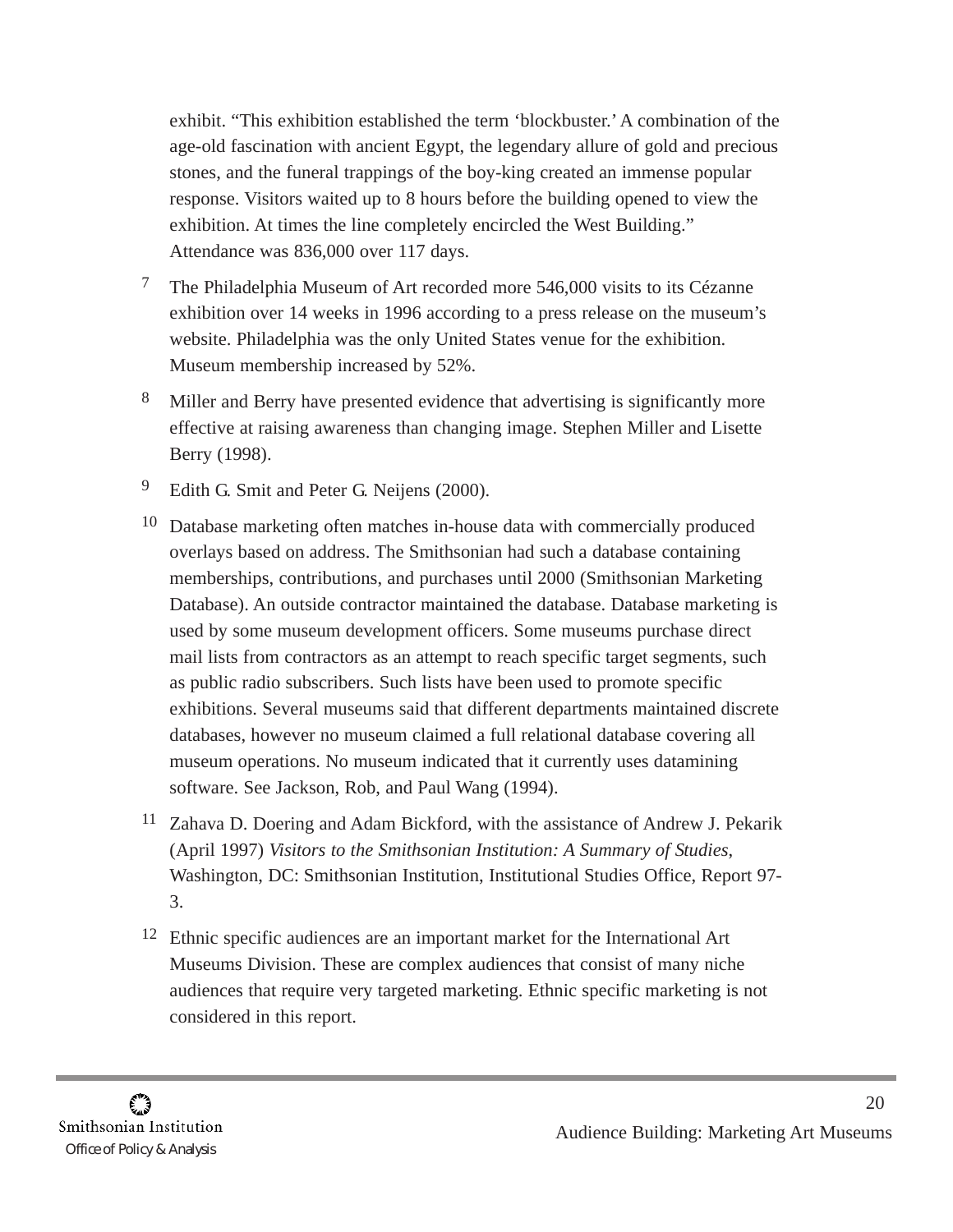- 13 William C. McCready (February 1995) *Smithsonian Institution Marketing Study: "The Smithsonian in the Minds of Americans," Final Report*.
- 14 Information on *Washington Post* readers provided by the *Post*.
- 15 Information on *New York Times* readers provided by the *Times*.
- 16 McCready, *op. cit.*, p.19.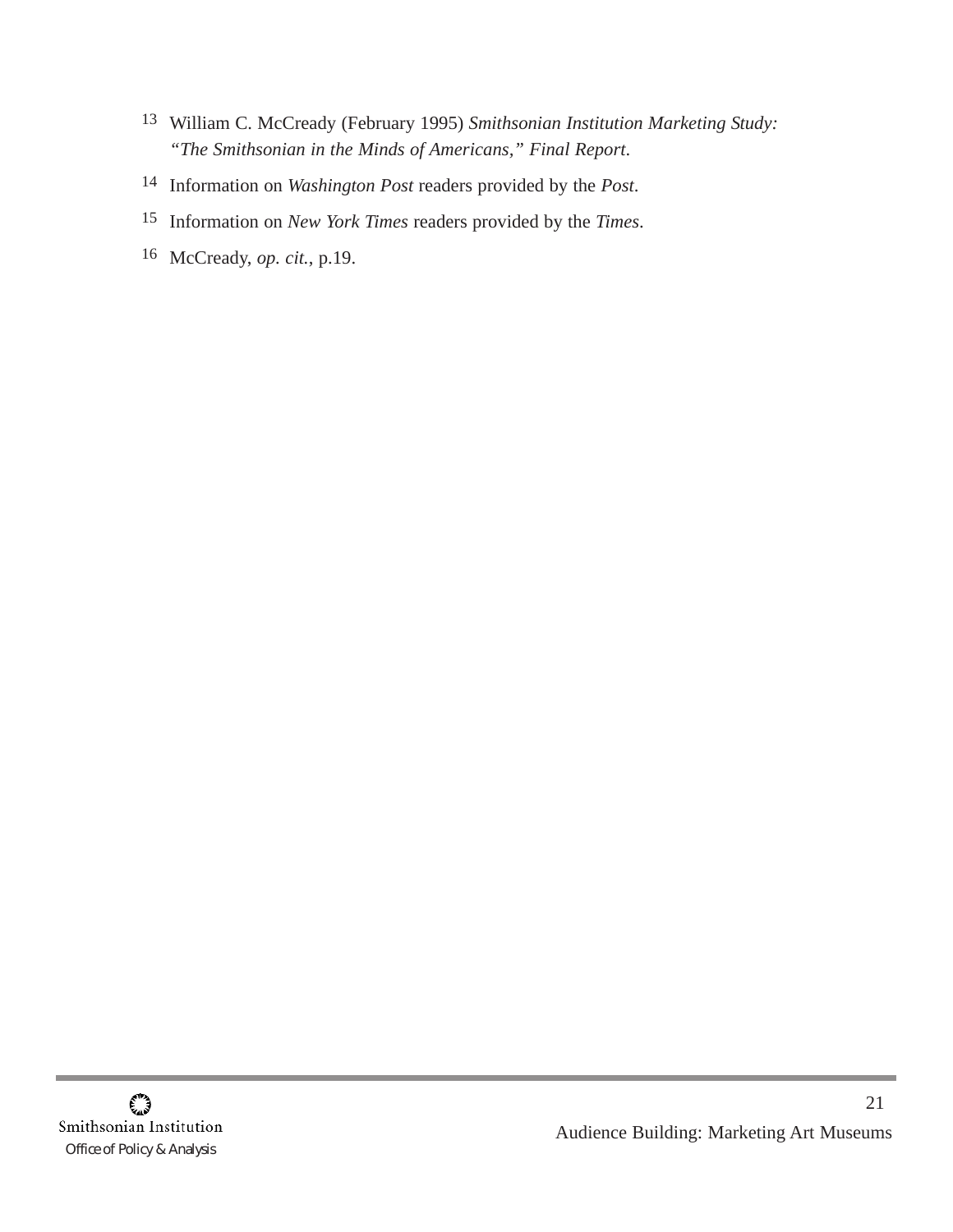### **Appendix I: Museums and Organizations Interviewed**

Art Institute of Chicago Carnegie Museums of Pittsburgh Cincinnati Art Museum Detroit Institute of Arts Indianapolis Museum of Art Institute of Contemporary Art Los Angeles County Museum of Art Metropolitan Museum of Art Museum of Contemporary Art, Chicago Museum of Fine Arts, Boston Museum of Modern Art San Francisco Museum of Modern Art Solomon R. Guggenheim Museum Virginia Museum of Fine Arts Whitney Museum of American Art Worcester Art Museum North Carolina Museum of Art Association of Art Museum Directors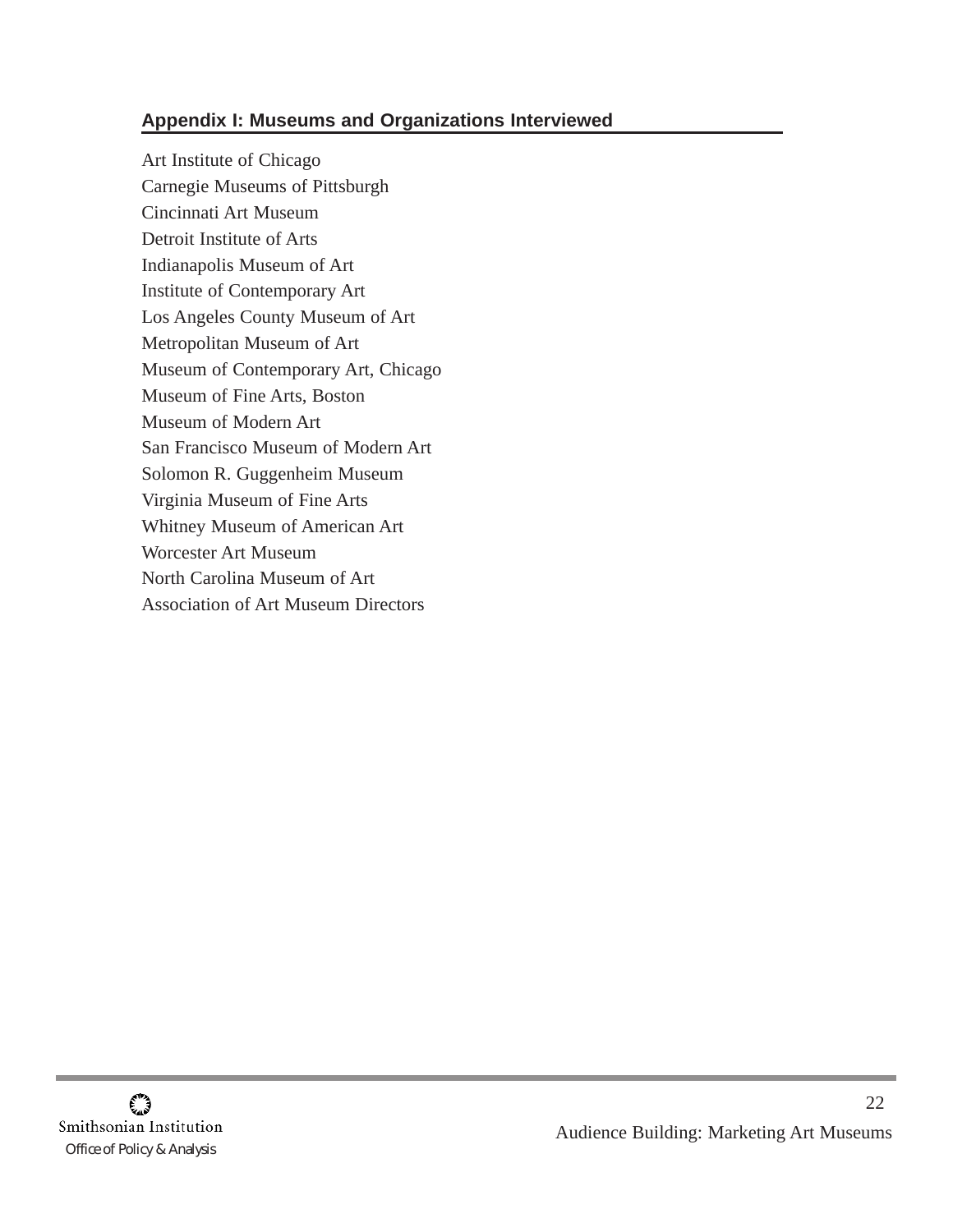## **Appendix II: Elements of an Audience Development Plan**

Recent articles by G. Donald Adams in *Museum News* and Mary Kay Ingenthron in *History News* have described the market planning process. Kotler and Kotler also discuss market plans.

These steps in market planning include:

- Describing the museum's current visits.
- Segmenting the museum's audience into types of people making visits according to demographic characteristics (gender, age, education), geographic characteristics (residence, distance from the museum, workplace), psychographic characteristics (attitudes and affects) or lifestyles. Visitors also may be segmented by visit characteristics (visit group composition, length, purpose of visit, visiting in person or visiting via the web at a distance).
- Describing the inventory of museum experiences offered to visitors and matching the experiences with visitor segments to determine how well segments are served.
- Conducting comprehensive analyses of the external, competitive environment (opportunities and threats) and of the museum's internal environment (strengths and weaknesses).
- Determining new experiences that need to be developed to serve underserved segments or experiences that may need strengthening (target audiences).
- Determining how information about new or strengthened experiences can be effectively and efficiently communicated to target audiences.
- Preparing a communications plan that distributes a budget across selected media, advertising, and other communications.
- Setting goals for the museum's marketing effort and evaluating the plan's outcomes (number of visitors, store sales, attendance by specific target markets).

Marketing plans covering all activities are more effective since they permit integration and redistribution of advertising and other resources when appropriate.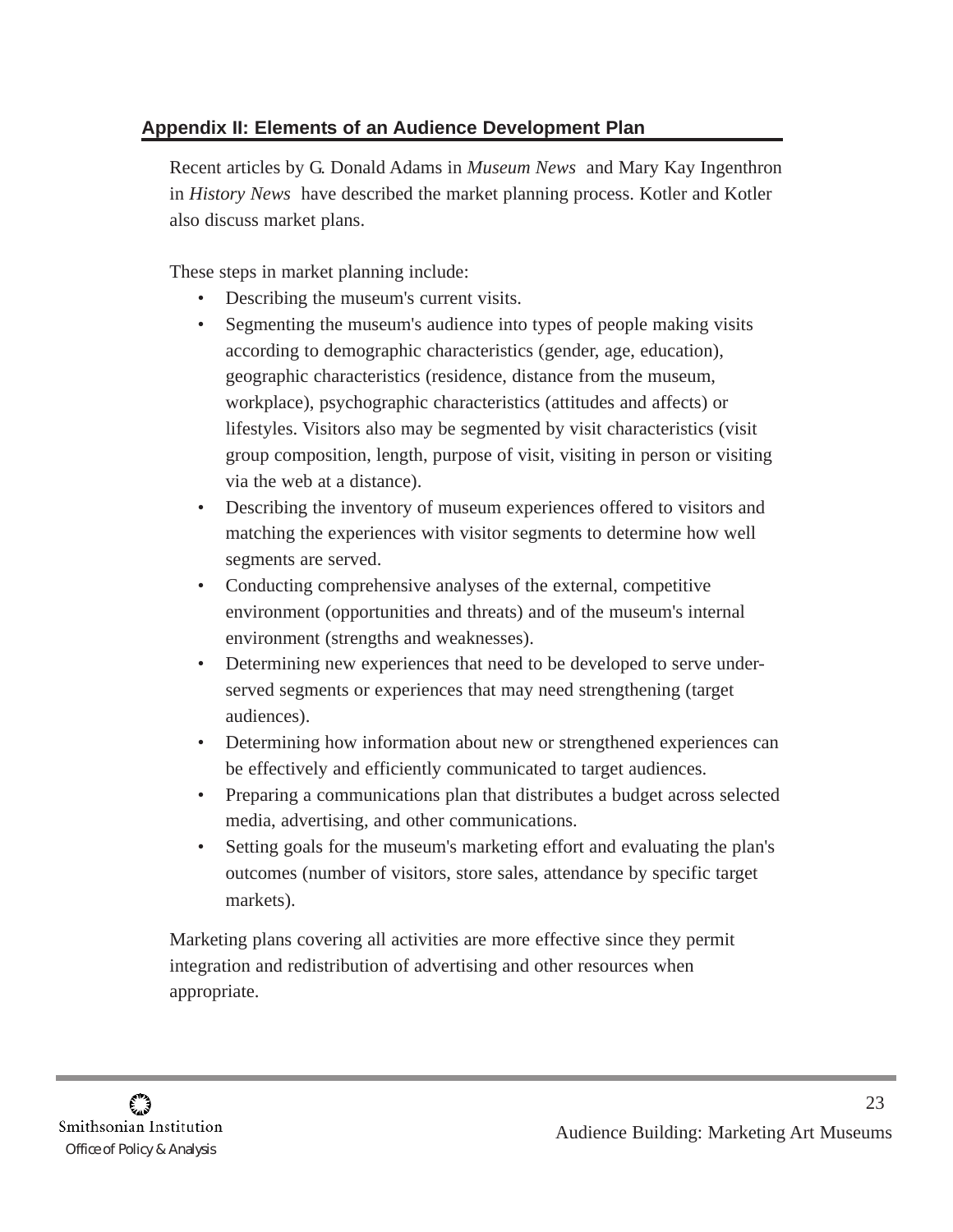### **Appendix III: Elements of a Print Promotion Campaign**

Readers note and read museum advertisements in newspapers, especially special sections. Information in the Starch Readership Survey of the May 2, 2001 Museums special section of *The New York Times* provides valuable information about museum newspaper advertisements. For example, 91% of readers noted the Metropolitan Museum of Art's advertisement for *Jackie* in the special museums section of *The New York Times* on May 2, 2001. Three-quarters (76%) of the readers noted the Smithsonian advertisement for *The American Presidency* exhibition in the same section.

- The size of an advertisement in *The New York Times* is more important in remembering a museum advertisement and the percentage of readers who read the advertisement compared to its location in the paper. Full-page ads have the greatest impact.
- Marketing directors feel that museum advertising money is most effective when full-page advertisements are followed a few weeks later by additional smaller advertisements.
- Museum advertisements have the greatest effect when they draw on a common layout and graphic layouts. That is, advertisements are most effective when they reflect a brand image or integrated communications strategy.
- One advertising strategy that is believed to work is running a full-page newspaper advertisement with a museum calendar that emphasizes current exhibitions. The advertisement is more effective if it is tied to the Smithsonian basic brand.

Advertising research shows that the effect of print graphics depends on the personality types of readers such as the Myers-Briggs types. Readers with "sensing" and "intuitive" experience pay more attention to advertising messages using images compatible with their personality type, even when the text message is identical. Since 75% of the American public have personalities compatible with the "sensing" personality type, advertising content should be directed towards that type, although the "intuitive" personality type is more common among advertising creators.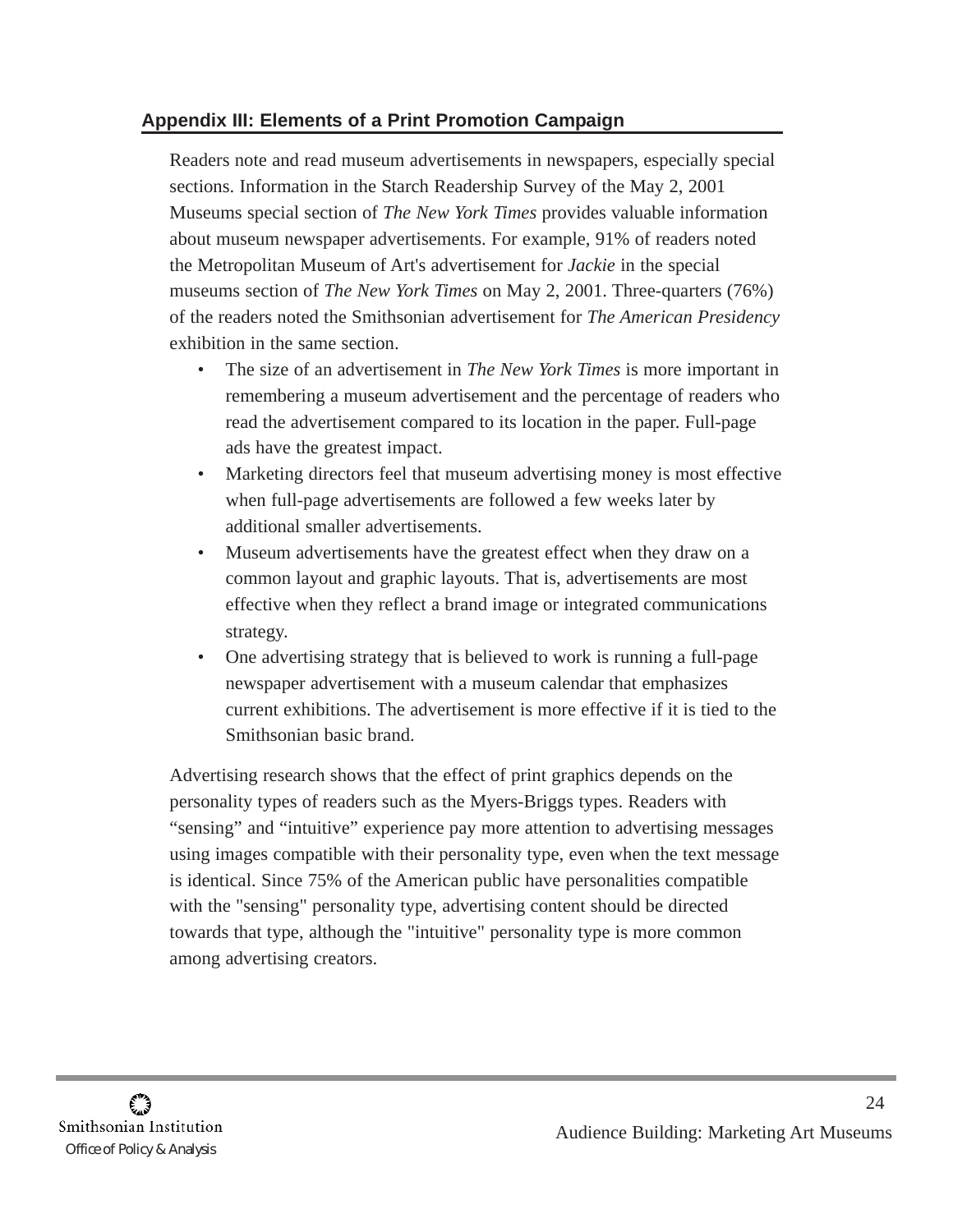## **Appendix IV: Cincinnati Art Museum (CAM) Audience Orientation**

Core & Universal Programs required for staff and recommended for volunteers

### **Core Program Descriptions**

#### **Year 1**

Aligning and Setting Our Goals for Visitor Service (2 hours) Workshop discusses the concept of visitor services using the big picture approach. The Mission of the Museum is also an integral component of this session by laying the groundwork for how the CAM views and responds to visitors.

How to Actively Engage a Diverse and Growing Audience (2 hours) Find out the meaning of diversity and why it is an important component of understanding the visitor and the workplace. This program relies heavily on group discussion and participation.

Emergency Procedures (1 hour)

A CAM security supervisor will walk participants through our emergency preparedness plan. Participants will learn the procedures on handling visitors and themselves during different emergency situations.

### **Year 2**

Advanced Visitor Services (2 hours)

This session is a continuation of the program "Aligning and Setting our Goals for Visitor Service". The session is focused on practical tips and techniques for handling sometimes difficult visitors using scenarios. (Participants must have completed "Aligning and Setting our Goals for Visitor Service.")

#### Diversity 2 (2 hours)

This session discusses how to improve communication with visitors with different types of disabilities. A discussion on the various amenities the CAM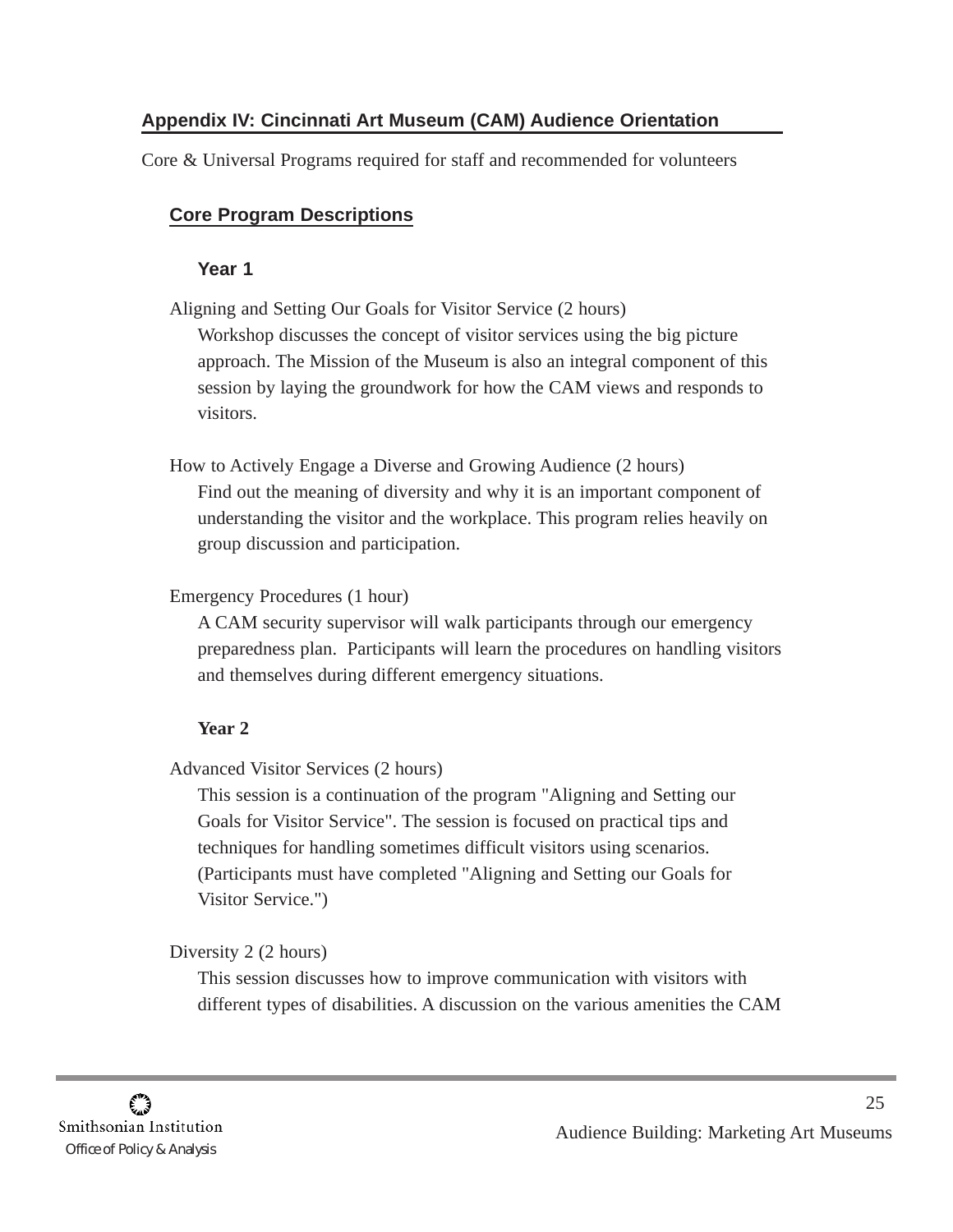has is also discussed in great detail. (Participants must have completed "How to Actively Engage a Diverse and Growing Audience".)

Permanent Collection Lectures (45 minutes to 2 hours)

The Permanent Collection lecture series offers the opportunity to educate Museum staff and volunteers on the different collections at the CAM. Lectures will be given on specific areas of the collections and presented by CAM curators or docents. (Must attend one session.)

### **Year 3**

Permanent Collection Lectures (45 minutes to 2 hours)

The Permanent Collection lecture series offers the opportunity to educate Museum staff and volunteers on the different collections at the CAM. Lectures will be given on specific areas of the collections and presented by CAM curators or docents. (Must attend one session.)

National Speakers Lecture Series (1 to 2 hours)

Staff and volunteers will be invited to attend lectures by nationally-known Museum professionals. The CAM will schedule these speakers at least twice per year either live or through long distance technology. (Must attend one session.)

## **Universal Programming**

The idea has been proposed to have mandatory training sessions on each major special exhibition for all staff and service volunteers. These sessions would be led by the curator or a docent trained on the exhibition. The session would also incorporate mini visitor services tips for the exhibition being discussed.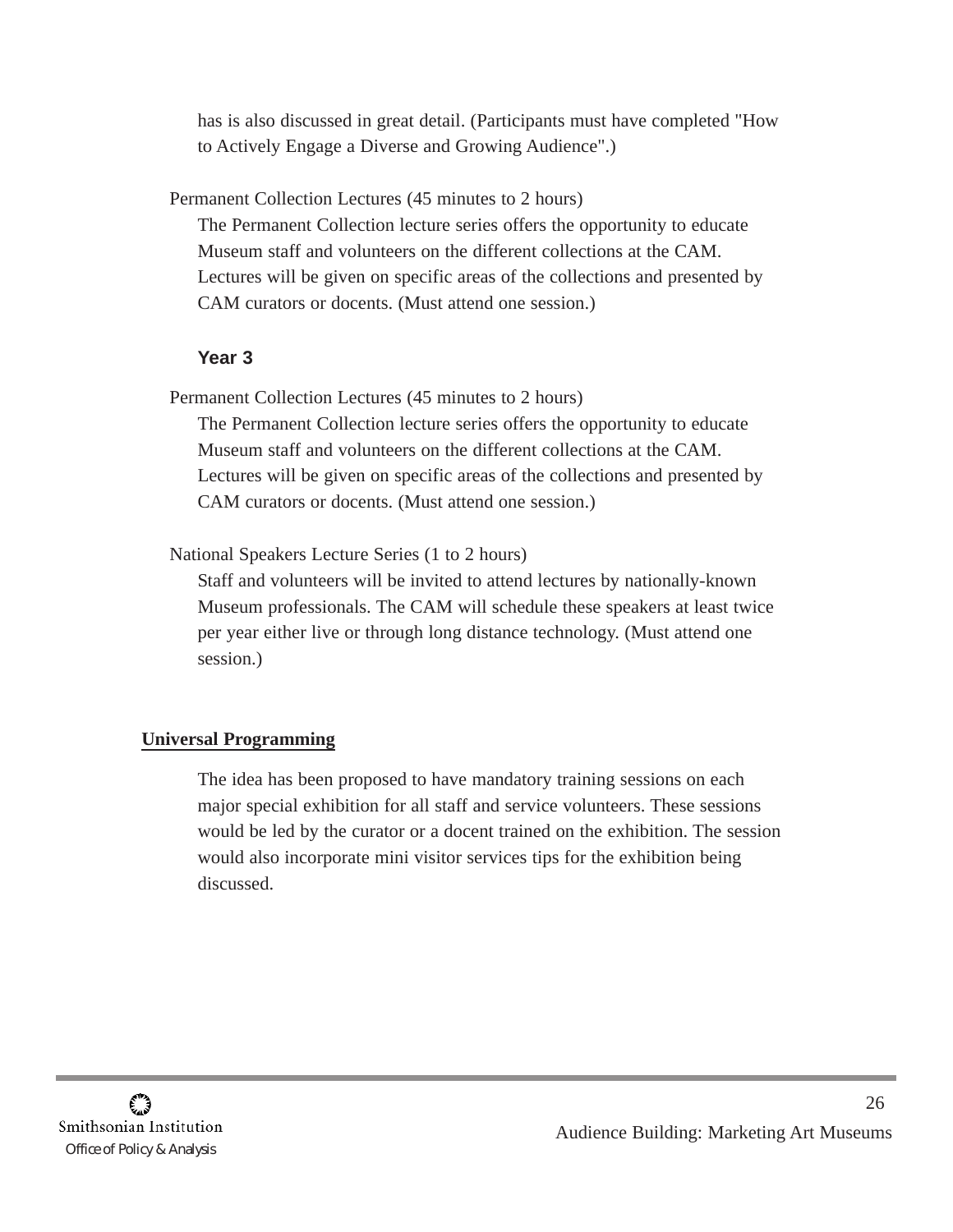### **Appendix V: Museum Marketing Bibliography**

List of selected sources about art museum marketing including references from bibliographies prepared by American Association of Museums, Technical Information Service, and Smithsonian Institution Museum Reference Center.

Aageson, Thomas., "Market Value: Five Steps to an Effective Museum Marketing Plan." *Museum News* 78 (July/August 1999): 36-37, 56-63.

Adams, G. Donald. "Make Your Museum an Expert on its Customers." *History News* 55 (2000) 14-19.

American Zoo and Aquariums. *Promotion of Cultural Tourism by Zoos and Aquariums*. 1998.

Andersen, Hans Christian. "The Market Leaders." *Museums Journal* 101 (2001): 30-31.

Anonymous. "Audience Research" (5 Article Special Section). *Museum News* 64 (February 1986): 18-44, 63-70.

Anonymous. "Blockbusters 'Tempt' Museums." *The New York Times* (25 February 1979) Section 1.

Barsdale, Kelly J. *Measuring Your Arts Economy: Twelve Questions and Answers About Economic Impact Studies*. 1997.

Barnard, Matt. "The Tourist Trap," *Museums Journal* 100 (2000): 19-21.

Bhattacharya, C. B., Hayagreeva Rao, and Mary Ann Glynn. "Understanding the Bond of Identification: An Investigation of Its Correlates Among Art Museum Members." *Journal of Marketing* 59 (1995): 46-57.

Boaz, Mark. *Planning for the Arts: A Community Handbook*. 1978.

Boone, William J., and Ruth S. Britt. "Museum Visitors' Attitudes Toward Exhibits, Staffing, and Amenities." *Curator* 37 (1994): 208-213.

Carter, Malcolm N. "The Scramble for Blockbuster Shows. (Museum Wars)." *Saturday Review* 7 (August, 1980): 29-32.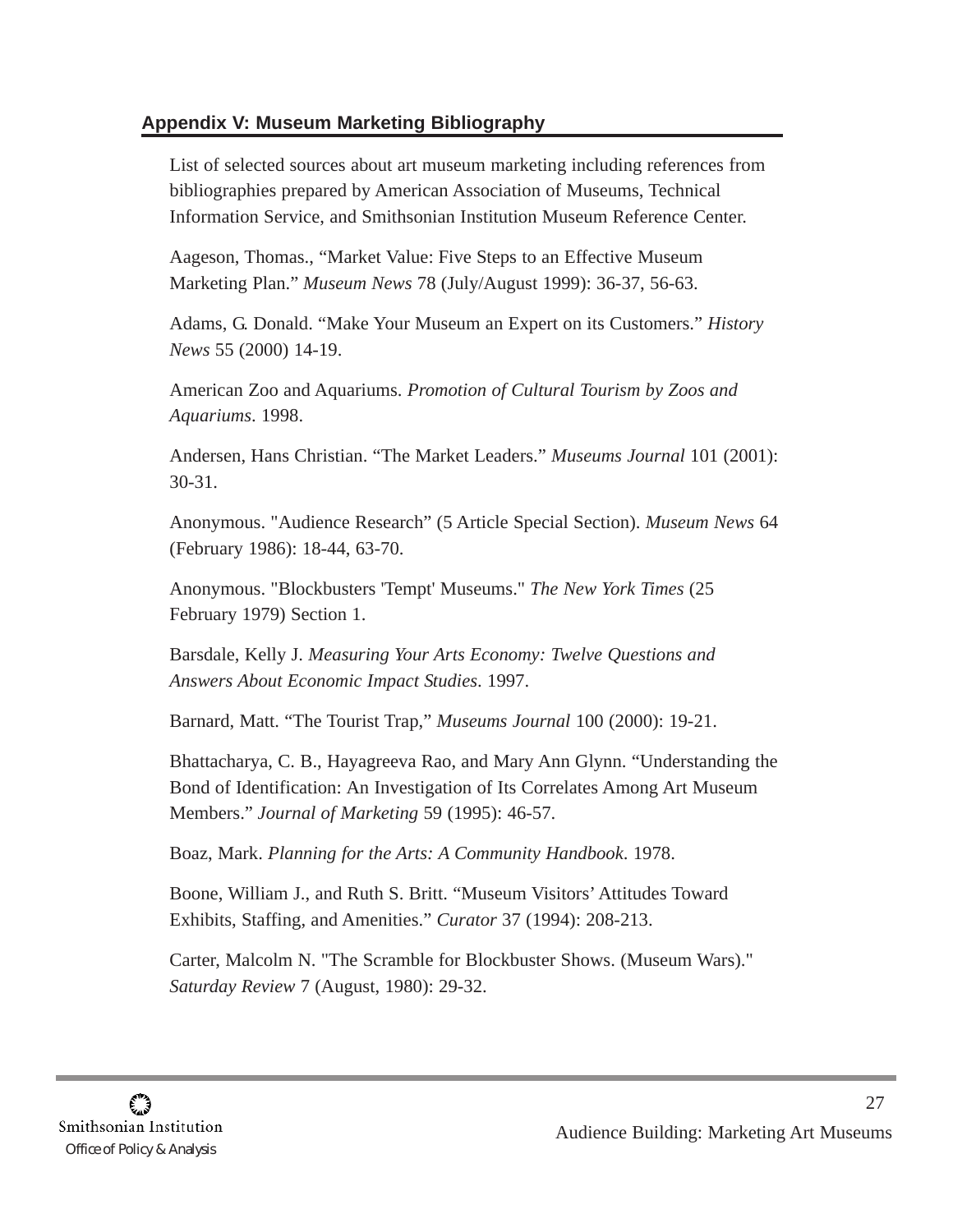Cooper, Karen Coody. "Have You Been to an Ethnic-Specific Museum?" *History News* 55 (2000): 12-16.

Cowan, Alison Leigh. "Museum Selling Real-Life Still Lifes." (Whitney Museum Sells Vegetables Grown In Roof Garden)." *The New York Times* (14 August 1984).

Cramer, Ted and Kenneth Beam, "Marketing the Museum." *Museum News* 57 (Jan./Feb. 1979): 35-39.

Cwi, David. *The Economic Impacts of Arts and Cultural Institutions*. 1977.

de Montebello, Philippe. "The Art Museum's Most Valuable Currency: Curatorial Expertise." *The Art Newspaper* 115 (2001) 10-11.

Dimaggio, Paul J., Michael Useem and Paula Brown. *Audience Studies of the Performing Arts and Museums*. The National Endowment for the Arts Research Division (Nov. 1978): report no. 9.

Dimaggio, Paul J., and Michael Useem, "Opinion Polls: A Finger on the Public Pulse." *Museum News* 57 (May/June 1979): 29-33.

Dimaggio, Paul J. "When the 'profit' is quality: Cultural Institutions in the Marketplace." *Museum News* 63 (June 1985): 28-35.

Editorial. "Museums, Theme Parks and Heritage Experiences." *Museum Management and Curatorship* 10 (1991): 351-358.

Ehrenberg, Andrew S. C., "Repetitive Advertising and the Consumer." *Journal of Advertising Research* 40 (2000): 39-48.

Emery-Wallis, Chancillor, "The Value of Museums to the Economy." *Museums Journal* 79 (Dec. 1979): 115-116.

Fisher, Lawrence. "Principles of Experience Design," presented at 2000 Association of Science and Technology Centers Conference.

Gardyn, Rebecca. "The New Family Vacation." *American Demographics* 23 (2001) 43-47.

Gluck, Grace. Simon "Museum Sale of Art is Challenged." *The New York Times*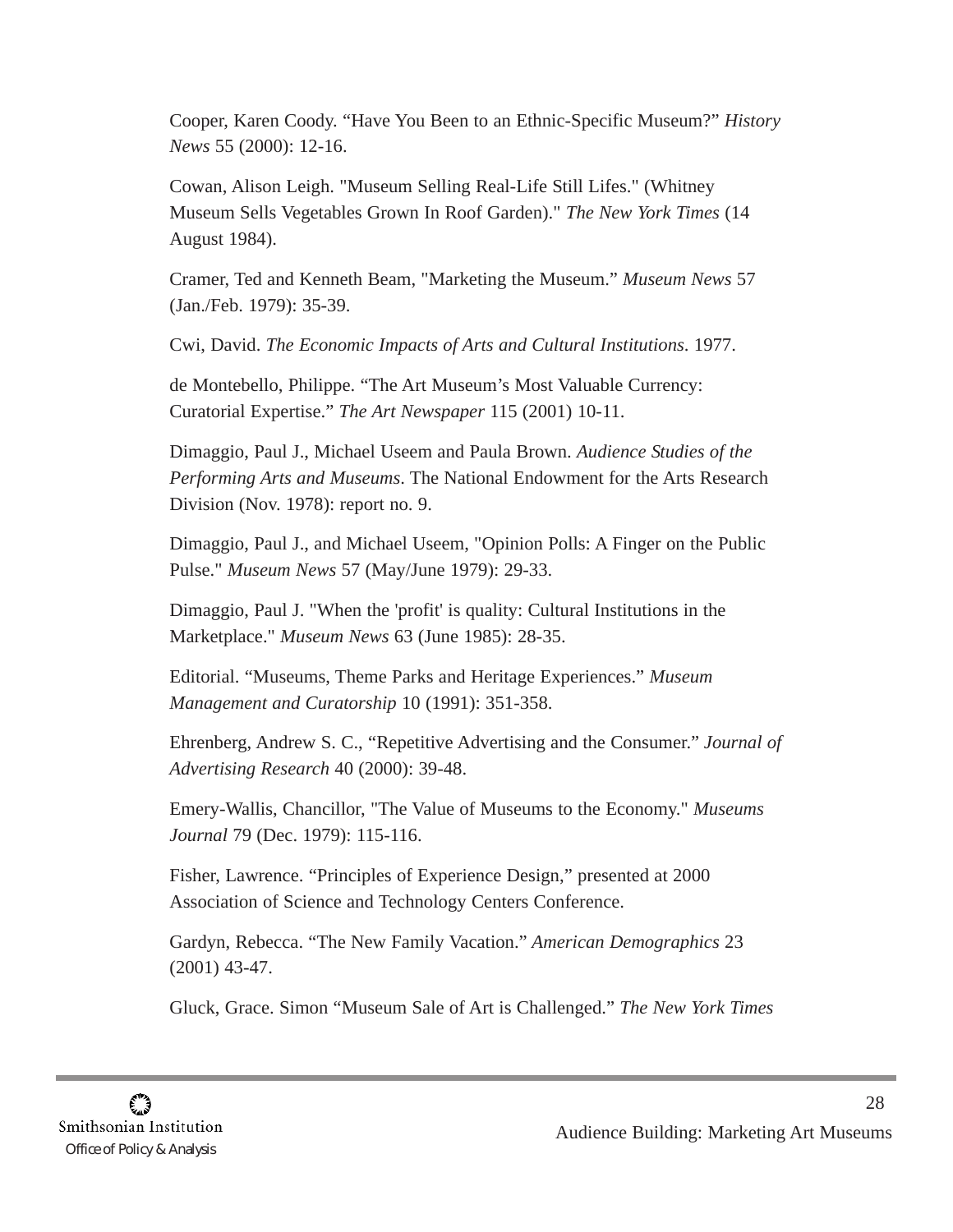(11 January 1986).

Gluck, Grace. "Sale of Turner Oil to Aid the Whitney." *The New York Times* (11 January 1980) Section C.

Gottlieb, Martin. "Statue of Liberty's Repair: A Marketing Saga." *The New York Times* 135 (November 3, 1985): 1 Section 1.

Heskett, James L., W. Earl Sasser, Jr., and Leonard A. Schlesinger. *The Service Profit Chain: How Leading Companies Link Profit and Growth to Loyalty, Satisfaction, and Value*. 1997.

Hoffman, Marilyn. "The New Face of Museum Shops, (Modest Souvenir Salesdesks become richly stocked emporia.)" *Christian Science Monitor* 4 (1 July 1982): 19.

Hooper-Greenhill, Eilean. *Museums and Their Visitors*. 1994.

Ingenthron, Mary Kay. "Creating Your Marketing Plan: First Know Your Audience." *History News* 55 (2000): 20-23.

Jackson, Rob, and Paul Wang. Strategic *Database Marketing*. 1994.

Kaplan, Sam Hall. "Shopping by Catalogue for New Museum. (Museum for sale in Robinson's Christmas Catalog)." *The Los Angeles Times* 104 (10 December 1984).

Keiningham, Timothy, and Terry Vavra. *The Customer Delight Principle*. 2001.

Khalife, Katherine. "Group Tourism: Is Your Site Missing the Bus?" *History News* 55 (2000): 10-12.

Khalife, Katherine. "Turning Travelers Into Visitors." *Museum Marketing Tips* (no date). www.museummarketingtips.com.

Khalife, Katherine. "What is Marketing?: Is your museum's marketing definition inside-out?" *Museum Marketing Tips* (no date). www.museummarketingtips.com.

Khalife, Katherine. "10 Warning Signs That Your Marketing Highway Needs Reconstruction." *Museum Marketing Tips* (no date). www.museummarketingtips.com.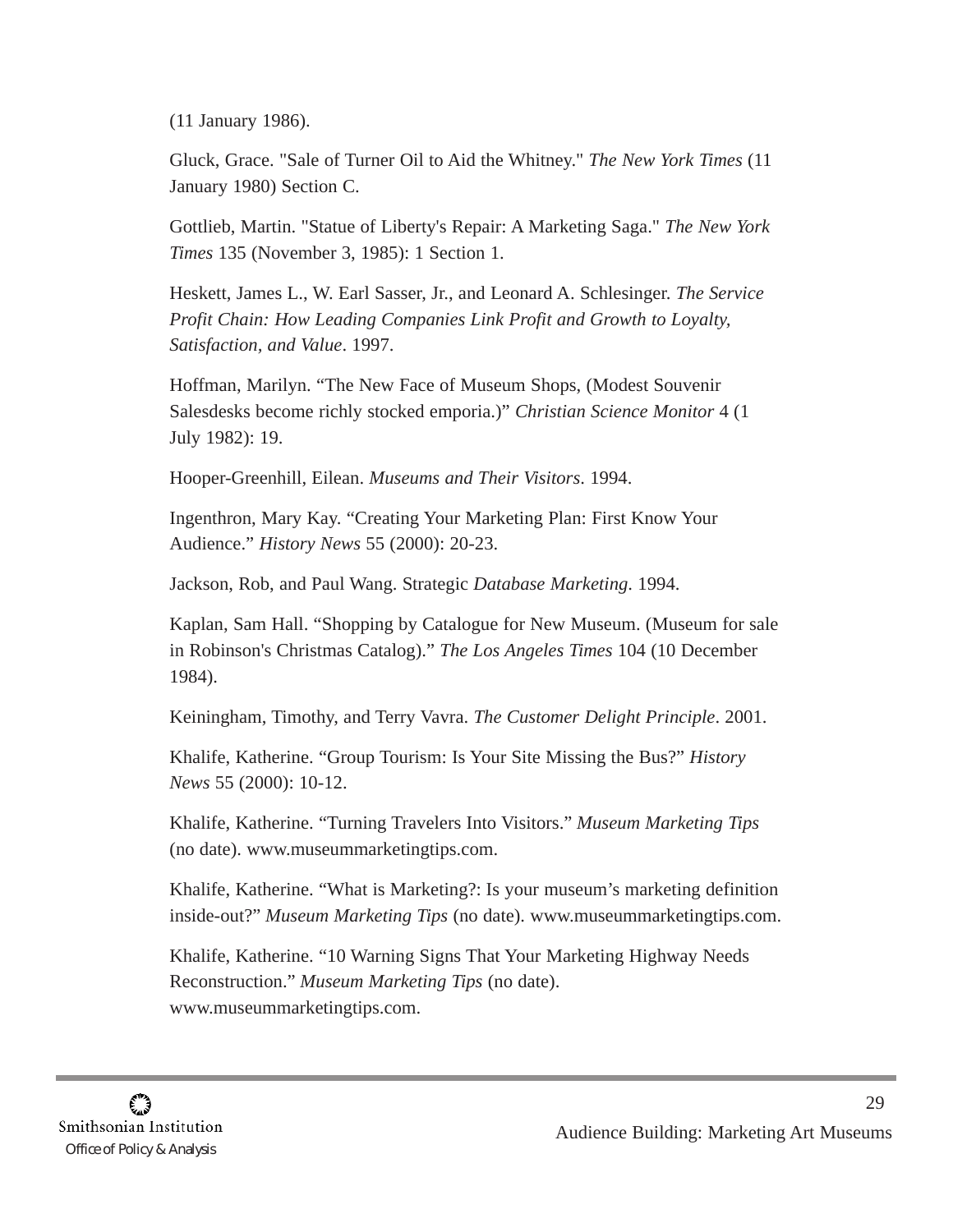Kim, Youn-Kyung, and Jikyeong Kang. "The Effects of Ethnicity and Product on Purchase Decision Making." *Journal of Advertising Research* 41 (2001): 39-47.

Kinzer, Stephen. "As Audiences Discover Frugality, Pop Culture Starts Feeling a Chill." *The New York Times on the Web*. 31 July 2001.

Korn, Randi, and Laurie Sowd. *Visitor Surveys: A User's Manual*. 1990.

Kotler, Philip. *Marketing for Nonprofit Organizations*. 1975.

Kotler, Neil, and Philip Kotler. "Can Museums be All Things to All People?: Missions, Goals, and Marketing's Role." *Museum Management and Curatorship* 18 (2000): 271-287.

Kotler, Neil G., and Philip Kotler. *Museum Strategy and Marketing: Designing Missions, Building Audiences, Generating Revenue and Resources*. 1998.

LaBarbera, Priscilla A., Peter Weingard, and Eric A. Yorkston. "Matching the Message to the Mind: Advertising Imagery and Consumer Processing Styles." *Journal of Advertising Research* 38 (1998): 29-43.

Leroux, Charles. "Back to the Present: Something Old, Something New. Museums retool for a 90's audience." *Museum News* 73 (November/December 1994): 9-15.

Lickorish, L.J. "The Value of Museums to the Economy," *Museums Journal* 79 (Dec. 1979): 118.

Lyman, Rick. "In Multiplex Age, Even Blockbusters Find Fame Fleeting." *The New York Times on the Web*. 13 August 2001.

Lynes, Russell. "Baiting the Museum Trap. (Putting together blockbuster Museum Exhibits)." *Architectural Digest* 37 (July-Aug. 1980): 36-37

Maslin, Janet. "The Director of 'Stranger than Paradise' finds success." *The New York Times* (19 January 1985).

Matys, Linda. "The Search for A Blockbuster." *Horizon* 25 (Sept. 1982): 26-28.

McAuliffe, Jack. "*Market Research for Orchestras*." A Service of the Resource Center of the American Symphony Orchestra League. 1997.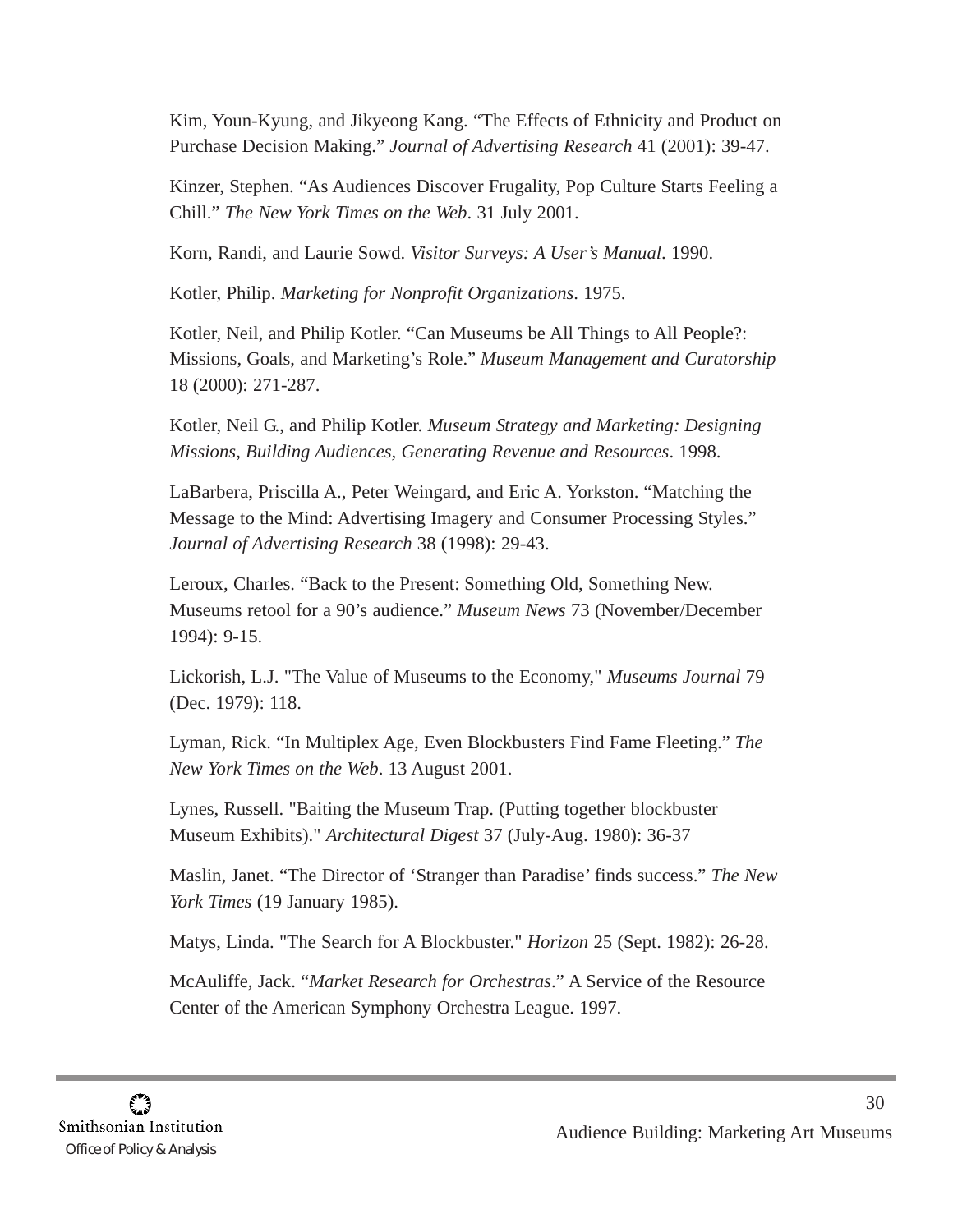McCarthy, Kevin, and Kimberly Jinnett. *A New Framework for Building Participation in the Arts*. 2001.

McClellan, Darlene Rebello-Rao, and Margaret J. Wyszomirski. "Resisting Invisibility: Arts Organizations and the Pursuit of Persistent Presence." *Nonprofit Management & Leadership* 10 (1999): 169-183.

Miles, Roger S. "Museum Audiences." *International Journal of Museum Management and Curatorship* 5 (March 1986): 73-80.

Miller, Stephen, and Lisette Berry. "Brand Salience versus Brand Image: Two Theories of Advertising Effectiveness." *Journal of Advertising Research* 38 (1998): 77-82.

Mintz, Ann. "That's Edutainment!" *Museum News* 73 (November/December 1994): 32-35.

Moore, Richard. "Research Surveys (Understanding What it is that Draws People into Museums)." *Museums Journal* 88 (December 1988): 119-21.

Morris, Geri. "Museum Management 3: Marketing Strategies." *Museum Practice* 16 (2000): 38:43.

Mouat, Lucia. "The Museum's A Nice Place, But It Will Always Be There: Officials Ponder Ways to Keep Visitors Coming Back For Another View." *Christian Science Monitor* 75 (24 December 1982).

Muchnic, Suzanne. "An Imprint From Her Famous Father; Art Acids Children's Museum. (Lisa de Kooning, Los Angeles Children's Museum)." *The Los Angeles Times* 104 (14 December 1986) Section IV.

Munley, Mary Ellen and Frances Beth Kent. "Advise with Consent: Using Consultants." *Museum News* 58 (May/June 1980): 65-68.

National Arts Journalism Program, "Reporting on the Arts." (no date).

National Endowment for the Arts. "Surveying Your Arts Audience: A Manual." 1985.

National Endowment for the Arts, National Endowment for the Humanities, Institute of Museum Services, and the President's Commission on the Arts and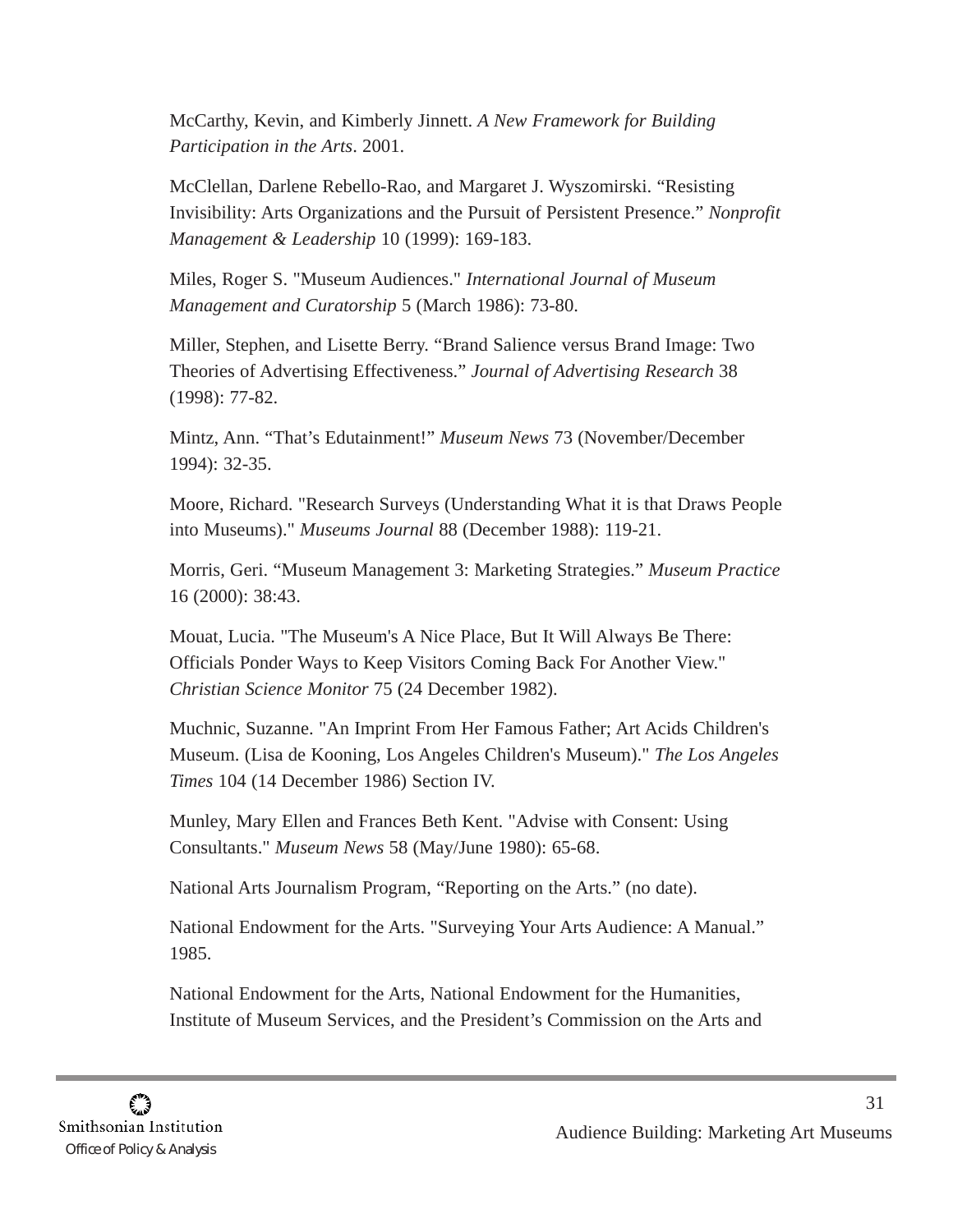the Humanities. *Cultural Tourism in the United States: A Position Paper for the White House Conference on Travel and Tourism*. 1995.

Oakenfull, Gillian, Edward Blair, Betsy Gelb, Peter Dacin. "Measuring Brand Meaning." *Journal of Advertising Research* 40 (2000): 43-53.

Pope, Tom. "Museums Torn Between Marketing and Commercialism." *Non Profit Times* (December 1999): 1.

Prince, David R., "Factors Influencing Museum Visits: An Empirical Evaluation of Audience Selection," *Museum Management and Curatorship* 9 (1990): 149- 168.

Price, Harrison. "Markets, Markets, Markets!" presented at the 1999 Large Format Cinema Association Conference. http://www.lfca.org/Resources/20000217hpspch.html.

Robinson, Cynthia. "Create Compelling Programs Before You Market." *History News* 55 (2000): 6-8.

Rosser, James M. "*Reaching a Broader Community*." address to the American Symphony Orchestra League 50th National Conference. 15 June 1995.

Runyard, Sue, and Ylva French. *Marketing and Public Relations Handbook for Museums, Galleries & Heritage Attractions*. 1999.

Salmans, Sandra. "Christmas Beats the Vatican Show for Sales at the Met Museum Shops." *The New York Times* (19 December 1983).

Salmans, Sandra. "Consumers said no to products in this museum collection. (Museum of New Products)." *The New York Times* (21 February 1985).

Schmitt, Bernd H., *Experiential Marketing*. 1999.

Schulz, Don E., Stanley I. Tannenbaum, and Robert Lauterborn. *The New Marketing Paradigm: Integrated Marketing Communications*. 1993.

Shiro, Anne-Marie. "Museum sale: Jewelry of 30's." *The New York Times* (1 October 1984).

Silverman, Lois H. "Visitor Meaning-Making in Museums for a New Age."